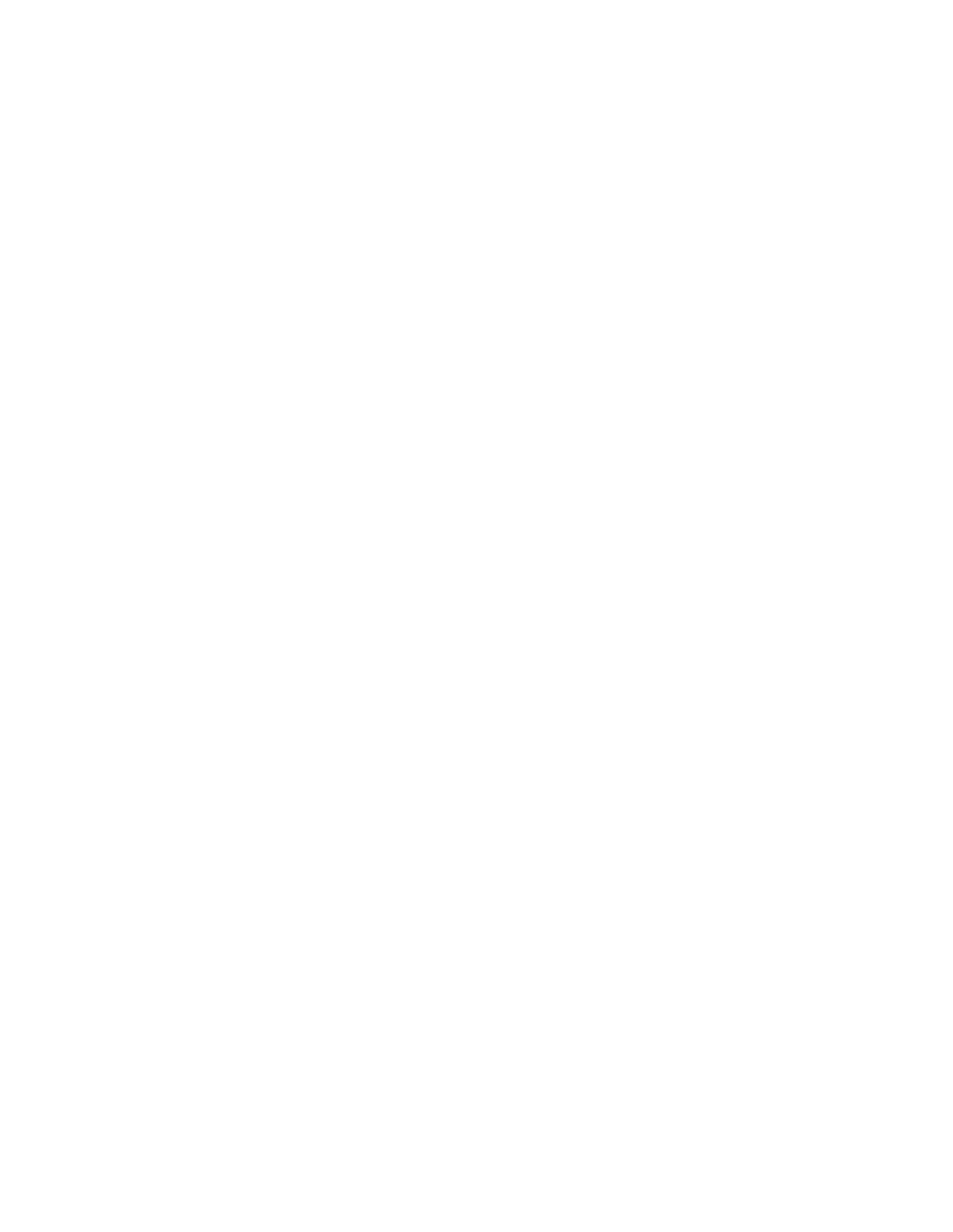# **CHAPTER 47**

# **COURT INTERPRETER AND TRANSLATOR RULES**

[Prior to April 1, 2008, see Chapter 14]

# **Rule 47.1 Definitions.** As used in this chapter:

*Certified deaf interpreter (CDI).* A "CDI" is an interpreter who is deaf, has obtained <sup>a</sup> Certified Deaf Interpreter certificate or <sup>a</sup> Certified Legal Interpreter Provisional—Relay (CLIP-R) certificate from the Registry for Interpreters for the Deaf (RID), and who provides interpreting services to deaf persons with linguistic differences that preven<sup>t</sup> them from fully utilizing <sup>a</sup> traditional American Sign Language (ASL) interpreter.

*Court interpreter or interpreter.* A "court interpreter" or "interpreter" means an oral or sign language interpreter who transfers the meaning of spoken or written words or signs into the equivalent meaning in another oral or sign language during <sup>a</sup> legal proceeding.

*Court-ordered program.* A "court-ordered program" is <sup>a</sup> predisposition program in which <sup>a</sup> court has ordered <sup>a</sup> party to participate.

*Court personnel.* "Court personnel" includes clerk of court staff and district court administration staff.

*Court proceeding.* A "court proceeding" is any action before <sup>a</sup> state court judicial officer that has direct legal implications for any person.

*Legal proceeding.* A "legal proceeding" includes any court proceeding, any deposition conducted in preparation for <sup>a</sup> court proceeding, any case settlement negotiation in an existing court case, and any attorney-client communication necessary for preparation for <sup>a</sup> court proceeding in an existing court case.

*Limited English proficient (LEP) participant or person.* An "LEP participant" or "LEP person" has <sup>a</sup> limited ability to speak, read, write, or understand English because the person's primary language is not English or because the person is deaf, deaf-blind, or hard-of-hearing.

*Participant in <sup>a</sup> legal proceeding.* A "participant in <sup>a</sup> legal proceeding" is any of the following: <sup>a</sup> party or witness in <sup>a</sup> court or legal proceeding; <sup>a</sup> party participating in <sup>a</sup> court-ordered program; <sup>a</sup> parent, guardian, or custodian of <sup>a</sup> minor party involved in <sup>a</sup> juvenile delinquency proceeding; <sup>a</sup> deaf, deaf-blind, or hard-of-hearing attorney; or <sup>a</sup> deaf, deaf-blind, or hard-of-hearing person summoned for jury duty or grand jury duty.

*Reasonably available interpreter.* Subject to the exceptionsidentified in rule 47.3(6), <sup>a</sup> "reasonably available interpreter" is an interpreter available and willing to provide in-person services at the time and location of the legal proceeding and who resides within 150 miles of the location where the legal proceeding will occur. A reasonable distance could be more than 150 miles when an interpreter of an uncommon language is needed or the case could result in serious consequences for one of the parties, including but not limited to termination of parental rights, <sup>a</sup> sentence to serve time in <sup>a</sup> state correctional facility, or substantial financial damages.

*Translator.* A "translator" accurately transfers the meaning of written, oral, or signed words and phrases in one language into the equivalent meaning in written words and phrases of <sup>a</sup> second language, or accurately produces <sup>a</sup> written transcript in English of electronically recorded testimony or other court communication in which one or more of the participants has limited English proficiency.

[Court Orders December 22, 2003, April 26, 2004, and September 16, 2004, effective November 1, 2004; August 28, 2006, effective October 1, 2006; February 14, 2008, effective April 1, 2008; December 4, 2014, effective July 1, 2015]

## **Rule 47.2 Minimum qualifications of <sup>a</sup> court interpreter.**

## **47.2(1)** *Qualifications.*

*a. Minimum age.* A court interpreter must be at least 21 years old.

*b. Education.* A court interpreter must have completed at least the equivalent of two years or 48 credit hours of college courses or must have completed the requirementsin rule 47.4 or 47.5 to qualify for the Iowa roster of court interpreters.

*c. Approval of office of professional regulation.*

(1) *Court interpreter application form.* A court interpreter must complete an application form, developed by the director of the Office of Professional Regulation of the Iowa Supreme Court (the OPR), on which the interpreter provides information about the interpreter's education, experience,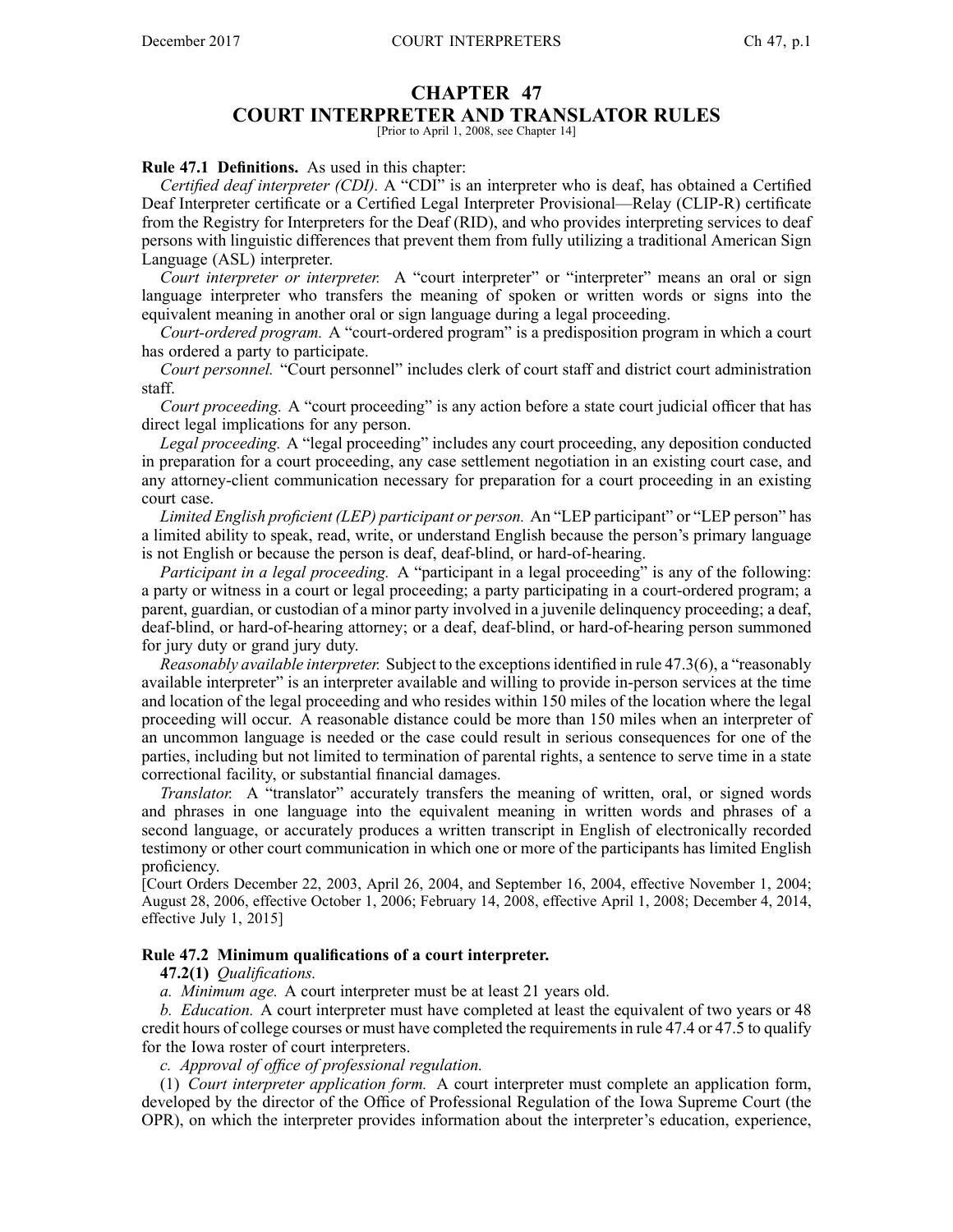prior misconduct, and references to assist the court in determining the interpreter's qualifications for court interpreting.

(2) *Criminalrecordssearch.* A criminal recordssearch will be completed by the OPRor <sup>a</sup> designee of the OPR at the time the application to be <sup>a</sup> court interpreter is filed with the OPR. The criminal record search may be waived for an interpreter who has had <sup>a</sup> criminal records search completed by the OPR or <sup>a</sup> designee of the OPR within six months of the filing date of the application.

(3) *No prior disqualifying misconduct.* The OPR will review the applicant's application and criminal background check for possible disqualifying misconduct as identified in rule  $47.2(1)(c)(3)$ . When reviewing possible disqualifying misconduct, the OPR will weigh any mitigating or aggravating factors identified in rule 47.10(6) and the applicant's candor in the application process. The OPR may determine whether the misconduct disqualifies the applicant from being <sup>a</sup> court interpreter. Possible disqualifying misconduct includes:

1. A felony or any lesser crime of dishonesty or moral turpitude for which the applicant was convicted in any jurisdiction. An offense is <sup>a</sup> felony if it was classified as <sup>a</sup> felony in the jurisdiction where the conviction was entered at the time of the conviction.

2. Ethical misconduct that resulted in the bar or suspension of the interpreter from interpreting in any jurisdiction.

*d. Oath or affirmation.* At the start of <sup>a</sup> court proceeding or <sup>a</sup> deposition in which an interpreter is presen<sup>t</sup> to facilitate communication with an LEP participant, the judicial officer presiding at the court proceeding or an attorney involved in taking the deposition must ask the interpreter on the record to swear or affirm that the interpreter has the knowledge and skills to interpret completely and accurately in <sup>a</sup> legal proceeding, understands and will abide by the Code of Professional Conduct for Court Interpreters and Translators in Chapter 48 of the Iowa Court Rules, and will interpret in court to the best of the interpreter's ability.

*e. Sign language interpreter qualifications.* In addition to meeting the minimum qualifications in rules 47.2(1)(*a*) through (*d*), <sup>a</sup> sign language interpreter must be licensed by the Iowa Board of Sign Language Interpreters and Transliterators pursuan<sup>t</sup> to Iowa Code chapter 154E, excep<sup>t</sup> as allowed under Iowa Code section 154E.4, and must meet the qualifications to be at least <sup>a</sup> Class B interpreter in rule 47.5(2).

**47.2(2)** *Waiver of minimum qualifications for oral language court interpreters.*

*a. Waiver only in extraordinary circumstances.* A court may waive minimum qualifications for an oral language court interpreter only in extraordinary circumstances.

(1) For court proceedings expected to last approximately 30 minutes or less, extraordinary circumstances exist when there is no reasonably available interpreter to provide in-person services and when there is no qualified interpreter available through <sup>a</sup> remote audio or video interpreter service consistent with rule 47.3(7).

(2) For court proceedings expected to last more than approximately 30 minutes, extraordinary circumstances exist when there is no reasonably available interpreter to provide in-person services. In this circumstance, the court may waive the minimum requirements in rules  $47.2(1)(a)$  through  $(c)$ subject to the following limitations:

1. If waiving the minimum age requirement in rule  $47.2(1)(a)$ , the court may approve an interpreter who is not less than 18 years old.

2. If waiving the minimum education requirement of rule  $47.2(1)(b)$ , the court may approve an interpreter who has at least <sup>a</sup> high school diploma or its equivalent.

*b. Before waiving minimum qualifications.* Before waiving minimum qualifications, the court should reschedule <sup>a</sup> court proceeding if it is likely that the additional time will allow court personnel to obtain the services of an interpreter who meets at least the minimum qualifications and the delay will not result in <sup>a</sup> failure to meet <sup>a</sup> statutory or constitutional deadline for conducting the court proceeding.

*c. Waiver of interpreter qualifications on the record.* Whenever the court waives one or more of the qualifications under rule 47.2(1), the court must explain the reasons for the waiver on the record. [Court Orders December 22, 2003, April 26, 2004, and September 16, 2004, effective November 1, 2004; August 28, 2006, effective October 1, 2006; February 14, 2008, effective April 1, 2008; December 4, 2014, effective July 1, 2015; December 13, 2017, effective January 1, 2018]

# **Rule 47.3 Scheduling and appointing <sup>a</sup> court interpreter.**

**47.3(1)** *Persons who qualify for appointment of <sup>a</sup> court interpreter.* When the court or court personnel have <sup>a</sup> reasonable basis to believe <sup>a</sup> person has limited English proficiency, unless the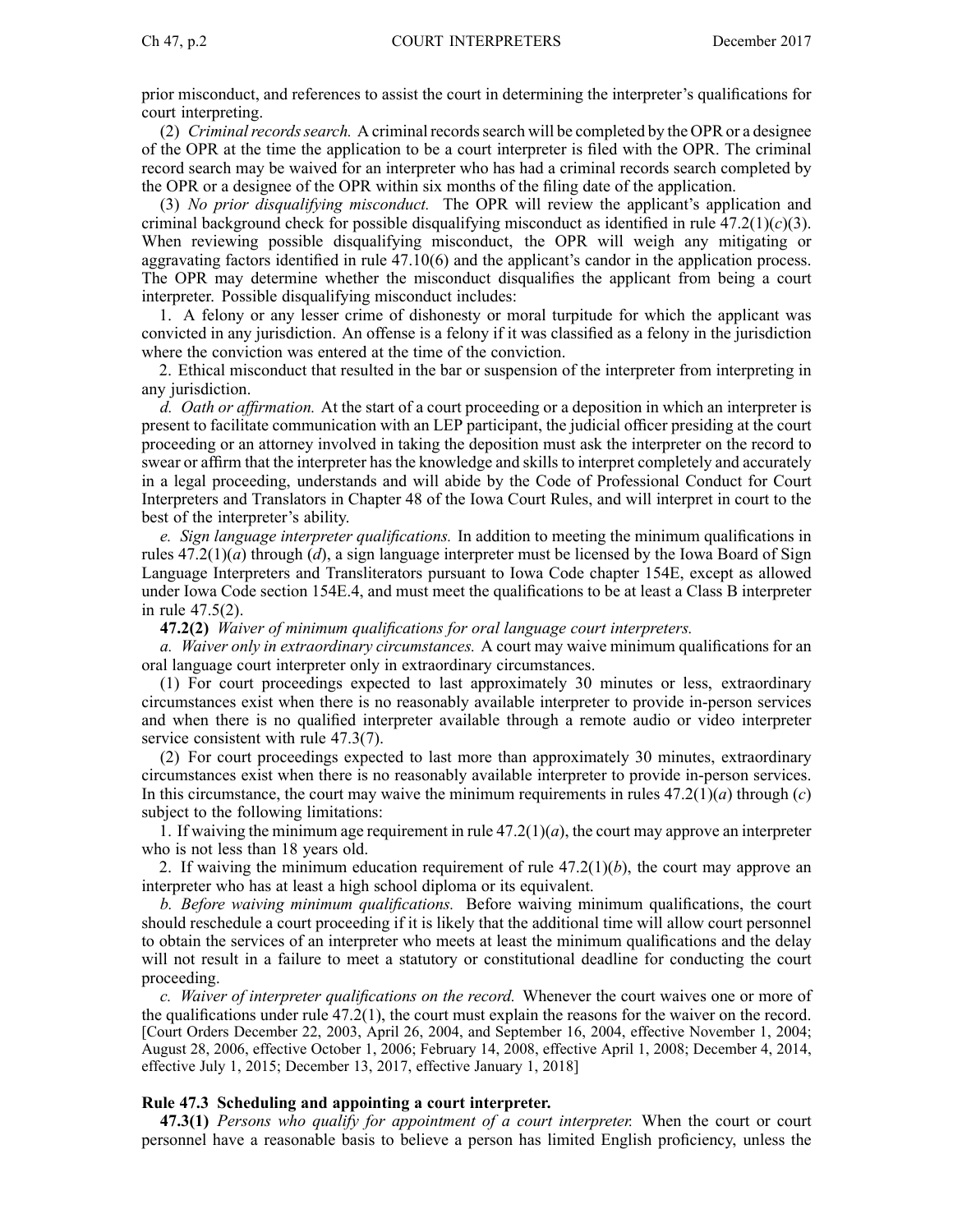court determines that another reasonable accommodation is appropriate, the person qualifies for appointment of <sup>a</sup> court interpreter if the LEP person is <sup>a</sup> participant in <sup>a</sup> legal proceeding.

**47.3(2)** *Application for appointment of <sup>a</sup> court interpreter.* An attorney must file an application for appointment of <sup>a</sup> court interpreter with the clerk of court as soon as the attorney learns that the attorney's client or <sup>a</sup> witnessfor <sup>a</sup> client needs an interpreter for <sup>a</sup> court proceeding. Aself-represented party should file an application for appointment of <sup>a</sup> court interpreter with the clerk of court as soon as possible after the party learns that the party or <sup>a</sup> witness for the party needs an interpreter for <sup>a</sup> court proceeding. Court personnel should obtain the assistance of an interpreter while helping an unrepresented LEP party complete the form.

**47.3(3)** *Responsibility for selection and appointment of <sup>a</sup> court interpreter.* When <sup>a</sup> court or court personnel learn that an interpreter is needed for an LEP participant in <sup>a</sup> court proceeding, court personnel will contact and select the most qualified interpreter who is reasonably available using the priorities established in rules 47.3(4) through (7). This responsibility cannot be delegated to an attorney or party involved in the case.

**47.3(4)** *Priorities in the selection of an oral language interpreter.* Subject to exceptions identified in rule 47.3(6), the court or court personnel must select the highest classified interpreter who is reasonably available for the court proceeding, giving preference to interpreters who are on Iowa's roster of court interpreters and using the following classification order:

*a.* Class A certified interpreter, defined in rules  $47.4(1)$  and  $47.4(5)(a)$ .

- *b.* Class B noncertified interpreter, defined in rule 47.4(2).
- *c.* Class C noncertified interpreter, defined in rules 47.4(3) and 47.4(5)(*b*).

d. Oral language interpreter on the list of approved interpreters in another jurisdiction. When there is no interpreter on Iowa's roster of court interpreters who is reasonably available, court personnel must seek an interpreter who is on an official list of certified or qualified interpreters approved by another state court system before selecting an unclassified interpreter as defined in rule 47.4(4).

*e.* Unclassified noncertified interpreter, defined in rule 47.4(4). An unclassified interpreter will be selected only when there is no reasonably available interpreter who meets the minimum qualifications of rule 47.2(1).

**47.3(5)** *Priorities in the selection of <sup>a</sup> sign language interpreter.* Subject to exceptions identified in rule 47.3(6), the court or court personnel will select the highest classified interpreter who is reasonably available for <sup>a</sup> court proceeding using the following classification order, and within each classification, will give preference to interpreters who are on Iowa's roster of court interpreters:

*a.* Class A certified interpreter, as defined in rule 47.5(1).

*b.* Class B noncertified interpreter, as defined in rule 47.5(2).

**47.3(6)** *Exceptions to the priorities for selecting <sup>a</sup> court interpreter.*

*a. Court proceedings within <sup>a</sup> magistrate's jurisdiction.* For any court proceeding within <sup>a</sup> magistrate's jurisdiction, excep<sup>t</sup> <sup>a</sup> court proceeding involving <sup>a</sup> simple misdemeanor domestic assault charge, the court may appoint <sup>a</sup> reasonably available Class B or Class C noncertified interpreter on Iowa's roster of court interpreters before seeking the services of <sup>a</sup> Class A certified interpreter.

*b. Interpreter required on short notice.* If <sup>a</sup> court receives notice for the need of an interpreter on the day the court proceeding is scheduled to occur or after 4 p.m. the previous workday, and the court determines that rescheduling the court proceeding would not be appropriate under the circumstances, the court may appoint the highest classified interpreter who is available to interpret at the required time and location. A Spanish interpreter, however, must be at least <sup>a</sup> Class C interpreter, and an American Sign Language interpreter must be at least <sup>a</sup> Class B interpreter.

*c. Unavailability of certified court interpreter.*

(1) If court personnel are unable to locate <sup>a</sup> reasonably available certified court interpreter for <sup>a</sup> legal proceeding in an indictable criminal case or termination of parental rights case, court personnel will conduct <sup>a</sup> regional or national search.

(2) If court personnel are unable to locate <sup>a</sup> reasonably available certified court interpreter for cases other than indictable criminal or termination of parental rights, court personnel may conduct <sup>a</sup> regional or national search.

(3) If court personnel are unable to locate an available certified court interpreter after <sup>a</sup> regional or national search, court personnel will attempt to locate <sup>a</sup> noncertified interpreter who is on the Iowa roster of court interpreters or who is on <sup>a</sup> list of qualified noncertified interpreters maintained by another state court system.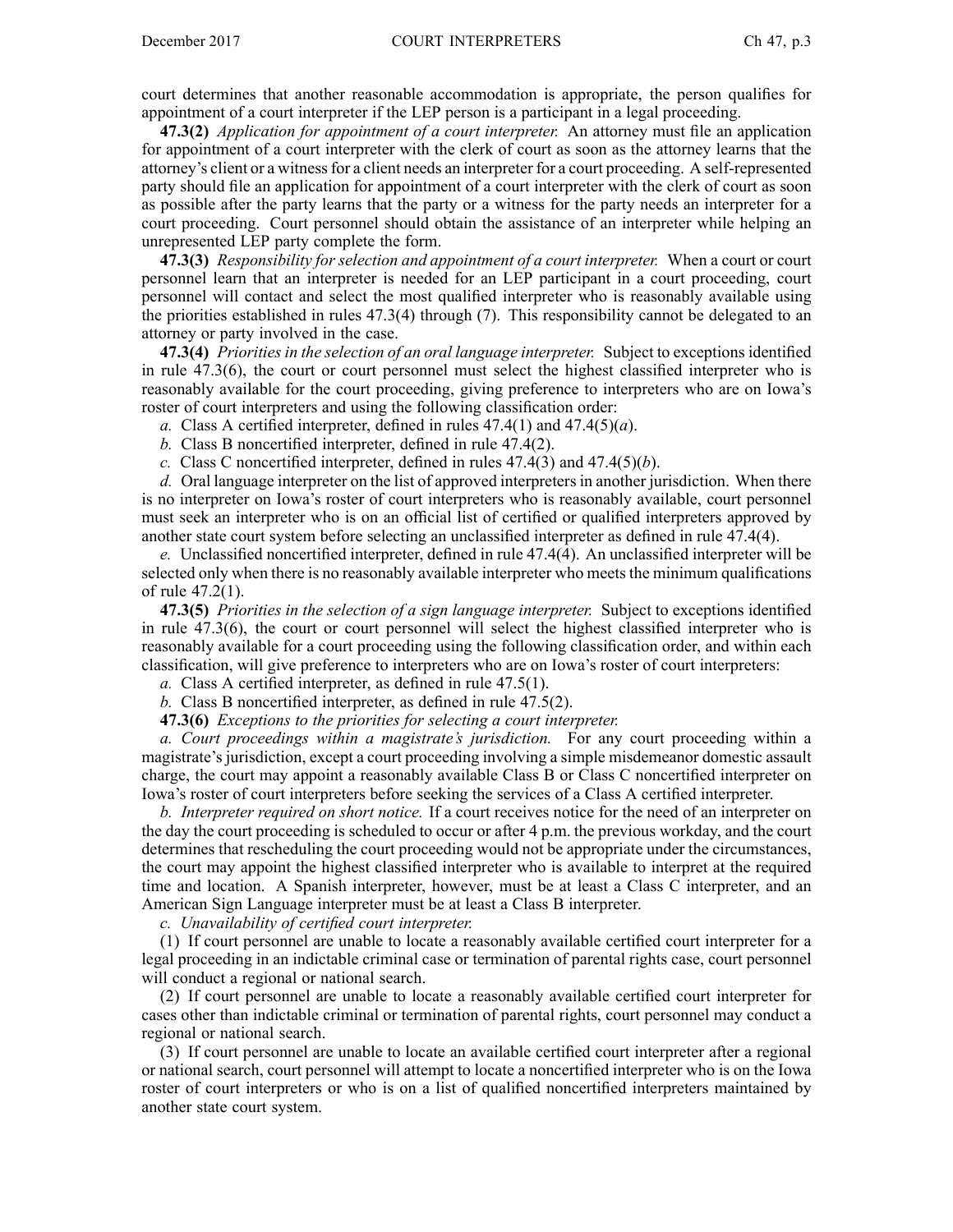(4) If court personnel are unable to locate an available certified or <sup>a</sup> qualified noncertified interpreter under rules  $47.3(6)(c)(1)$  through (3), court personnel may appoint an interpreter who is not on <sup>a</sup> list of qualified interpreters maintained by any state court system.

(5) Court personnel may reques<sup>t</sup> assistance from state court administration in conducting <sup>a</sup> regional or national search for <sup>a</sup> court interpreter.

*d. Civil pretrial proceedings.* For any proceeding other than <sup>a</sup> trial, the court may appoint <sup>a</sup> reasonably available Class B noncertified interpreter.

**47.3(7)** *Interpreter services through remote audio or video communications technology.*

*a.* For <sup>a</sup> brief court proceeding expected to last 30 minutes or less, <sup>a</sup> court may appoint an appropriate interpreter available through <sup>a</sup> remote audio or video interpreter service.

*b.* A court may appoint <sup>a</sup> remote audio or video interpreter only from <sup>a</sup> service the state court administrator has approved.

*c.* A remote video sign language interpreter must be <sup>a</sup> Class A certified interpreter or Class B noncertified interpreter as defined in rule 47.4(1) or 47.4(2).

*d.* For <sup>a</sup> brief court proceeding expected to last 30 minutes or less, <sup>a</sup> court may appoint <sup>a</sup> remote Class A certified interpreter or Class B noncertified interpreter instead of <sup>a</sup> less qualified interpreter available to interpret in person.

*e.* The court will enter into the record of the court proceeding the interpreter's name, the interpreter services company that provided the interpreter (if applicable), and the interpreter's formal education, interpreter testing and training, experience as an interpreter, and experience as <sup>a</sup> court interpreter.

*f.* A court may approve <sup>a</sup> remote interpreter only if the court concludes that the interpreter has the qualifications to be <sup>a</sup> competent court interpreter.

*g.* Before or at <sup>a</sup> court proceeding for which <sup>a</sup> remote interpreter is appointed to facilitate communication with an LEP participant, the court will enter an order appointing the remote interpreter consistent with rule 47.3(8).

*h.* If the court declines to appoint an interpreter who appears at <sup>a</sup> court proceeding or discontinues use of an interpreter after <sup>a</sup> court proceeding has begun and the hearing will be approximately 30 minutes or less, the court may obtain an interpreter through <sup>a</sup> remote interpreter service approved by the state court administrator; otherwise the court may postpone the court proceeding to allow time for court personnel to procure the services of <sup>a</sup> qualified interpreter consistent with the criteria in rules 47.3(4) through (6).

**47.3(8)** *Order appointing <sup>a</sup> court interpreter.*

*a.* When <sup>a</sup> court interpreter is identified consistent with rule 47.3, the court will enter an order appointing the interpreter prior to the legal proceeding, unless the court has previously entered an order appointing the interpreter for all subsequent proceedings in the case.

*b.* When the court appoints an interpreter for an LEP defendant at an initial appearance, whether the interpreter appears in person or through <sup>a</sup> remote interpreter service, the order appointing the interpreter must also include the appointment of <sup>a</sup> qualified interpreter for all subsequent proceedings in the case consistent with rules 47.3(4) through (7), or the order must direct the district court administrator to schedule <sup>a</sup> qualified interpreter for all subsequent proceedings in the case consistent with rules  $47.3(4)$  through  $(7)$ .

*c.* An order appointing an interpreter must identify the interpreter's classification under rule 47.4, identify the sign or oral language for which the interpreter is needed, and set the level of compensation for the interpreter consistent with the state court administrator's standard statewide fees and policies for compensation.

**47.3(9)** *Examination of court interpreter qualifications.*

*a.* At the start of any court proceeding for which an interpreter will be providing services, the court will question the interpreter on the record regarding the interpreter's classification. If the interpreter is not <sup>a</sup> Class A or Class B interpreter, the court will inquire on the record about the interpreter's education, knowledge of English and the other language, and interpreting experience.

*b.* If the court finds that the interpreter meets the minimum qualifications in rule 47.2(1), is the highest classified interpreter who is reasonably available consistent with rules 47.3(4) through (7), and has no disqualifying conflict of interest, the court may approve an existing order appointing the interpreter or may enter an order appointing the interpreter.

*c.* At any time during the court proceeding, if the court finds <sup>a</sup> reasonable basis to believe that an interpreter does not have the appropriate knowledge, skills, or experience to competently interpret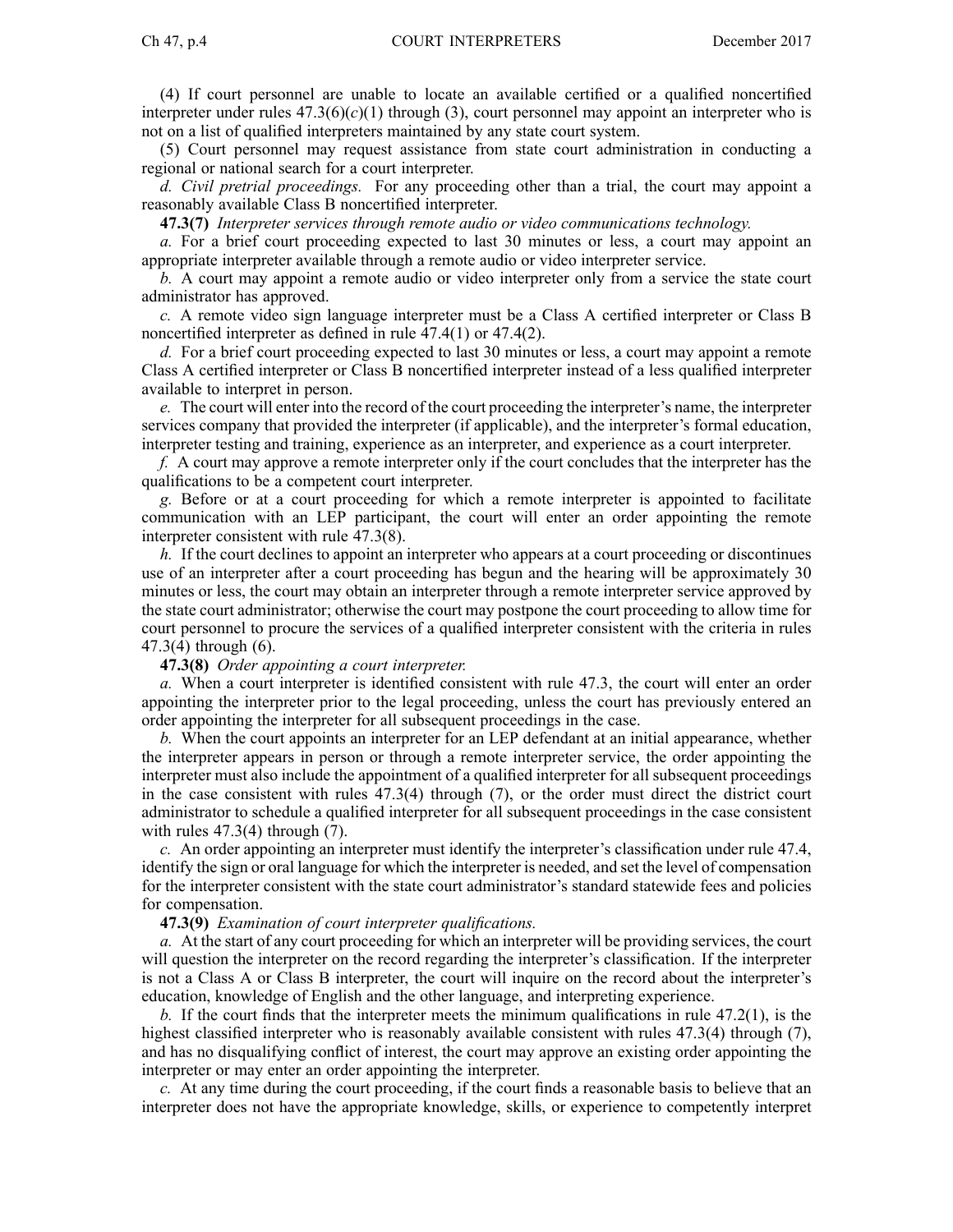the court proceeding, or that the interpreter has <sup>a</sup> disqualifying conflict of interest, the court must discontinue use of the interpreter.

**47.3(10)** *Persons prohibited from appointment as <sup>a</sup> court interpreter.* A court may not appoint <sup>a</sup> person to be <sup>a</sup> court interpreter in <sup>a</sup> legal proceeding if that person is <sup>a</sup> family member or personal friend of any of the parties or of the person needing an interpreter, or of any person involved in the legal proceeding, including but not limited to: <sup>a</sup> domestic abuse advocate, attorney, court-appointed special advocate (CASA), juvenile court officer, law enforcement officer, or social worker.

**47.3(11)** *Disclosure of conflicts of interest and objections to <sup>a</sup> court interpreter.*

*a.* A court interpreter must promptly inform the court of any known factors that could constitute <sup>a</sup> conflict of interest for the interpreter in the legal proceedings.

*b.* Objections regarding <sup>a</sup> court interpreter's competence or conflict of interest must be made within <sup>a</sup> reasonable time after the grounds for the objection become apparent.

*c.* Class A and Class B court interpreters, as defined in rule 47.4 and rule 47.5, are presumed competent to interpret in all legal proceedings.

*d.* The court will make rulings on objections on the record.

**47.3(12)** *Number of court interpreters.*

*a.* A court may appoint more than one interpreter if it finds <sup>a</sup> reasonable basis for multiple interpreters for the court proceeding.

*b.* When <sup>a</sup> party needs an interpreter and the court expects the interpreted event on <sup>a</sup> given day to be complex or to last more than four hours, the court must appoint more than one interpreter to serve as <sup>a</sup> team or as relay interpreters during the court proceeding and may appoint more than one interpreter for <sup>a</sup> deposition.

*c.* When determining whether <sup>a</sup> court proceeding that is expected to be less than four hours is complex, the court may consider the following: the number of parties or participants who will need an interpreter; whether both <sup>a</sup> witness and <sup>a</sup> party will need an interpreter at the same time; whether technical or specialized terms will be used frequently in the court proceeding; and whether the gravity of the court proceeding enhances concern for the accuracy of the interpretation.

*d.* When two or more parties with adverse interests in <sup>a</sup> case need an interpreter, the court will appoint <sup>a</sup> separate interpreter for each party, unless the parties waive the right to separate interpreters.

*e.* When an appointed American Sign Language (ASL) interpreter reports difficulty communicating with an LEP participant, the court may appoint <sup>a</sup> certified deaf interpreter (CDI) to work as <sup>a</sup> relay interpreter with the ASL interpreter.

*f.* Whenever <sup>a</sup> governmen<sup>t</sup> entity will be responsible for paying the interpreters, more than one interpreter will be paid for services during the same court or legal proceeding only if <sup>a</sup> court enters an order appointing more than one interpreter.

**47.3(13)** *Interpreter cancellation and substitution.* When <sup>a</sup> court interpreter learns that the interpreter will be unable to fulfill the terms of an appointment or agreemen<sup>t</sup> to interpret during <sup>a</sup> court proceeding, the interpreter must:

*a.* Promptly arrange for <sup>a</sup> substitute interpreter who resides in the county where the court proceeding is scheduled to occur, or <sup>a</sup> county contiguous to that county, and who has <sup>a</sup> classification under rule 47.4 that is equal to or greater than the original interpreter's classification. When <sup>a</sup> substitute interpreter has been secured, the original interpreter must promptly inform the district court administrator's office or the clerk of district court where the court proceeding is scheduled and the attorney whose client needs an interpreter, if applicable, regarding the substitution.

*b.* If the original interpreter is unable to secure <sup>a</sup> substitute interpreter consistent with rule 47.3(13)(*a*), the original interpreter must promptly inform the district court administrator's office or the clerk of district court where the court proceeding is scheduled that <sup>a</sup> substitute interpreter is needed for the court proceeding.

**47.3(14)** *Reimbursement of oral language interpreter fees paid by state court administration.*

*a.* For purposes of rule 47.3(14), "interpreter" applies only to oral language interpreters and translators.

*b.* When state court administration pays an interpreter for services provided to an LEP participant in <sup>a</sup> court proceeding, the court will apportion costs according to the following provisions:

(1) In <sup>a</sup> criminal case in which an interpreter provided services for <sup>a</sup> non-indigent defendant, the court will order the defendant to pay the total amount of interpreter fees to the court.

(2) In <sup>a</sup> child in need of assistance or termination of parental rights case in which an interpreter provided services for <sup>a</sup> parent, guardian, or custodian who was represented by <sup>a</sup> privately retained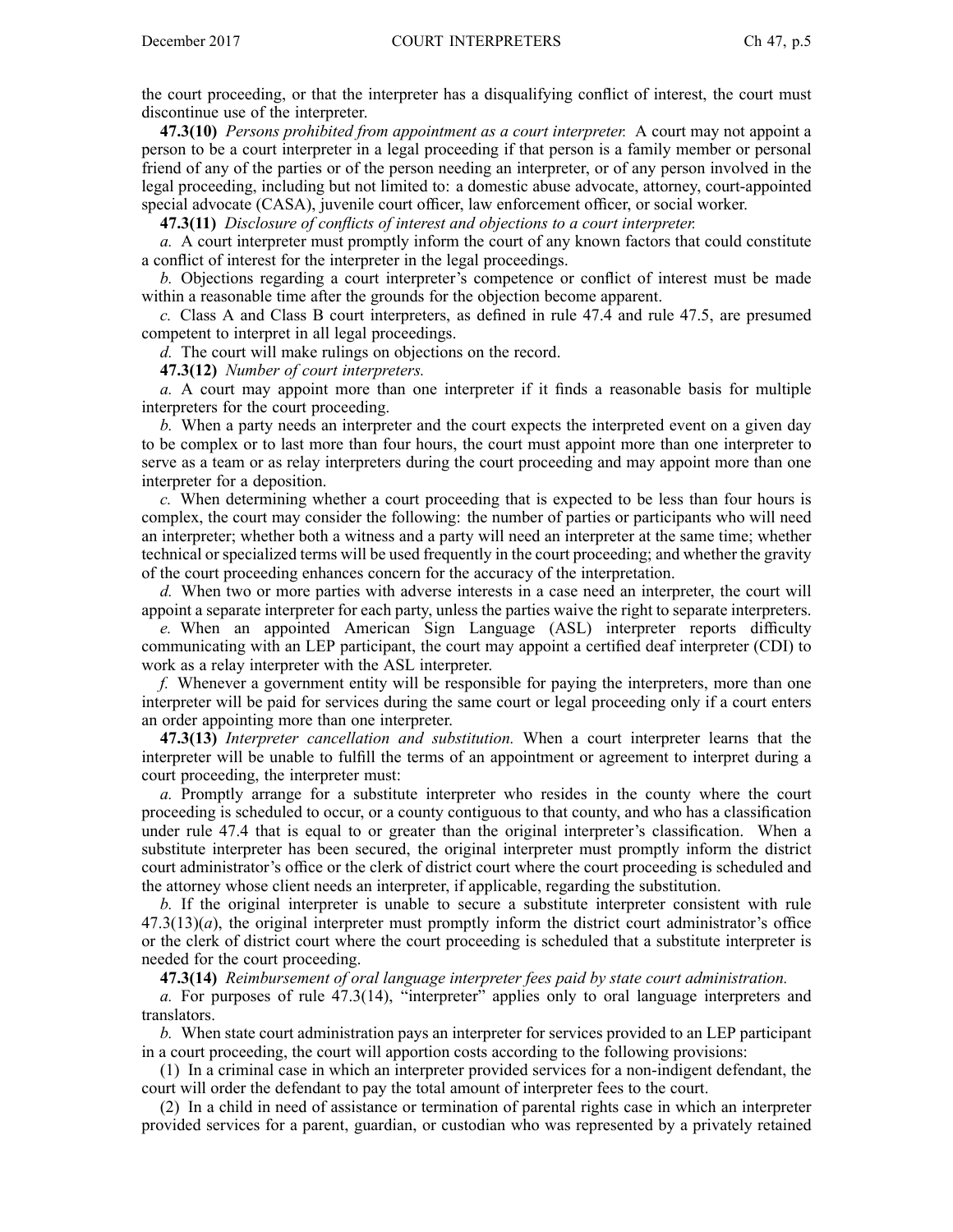attorney, the court will order the person who needed the interpreter to pay the total amount of interpreter fees to the court.

(3) In <sup>a</sup> juvenile delinquency case in which an interpreter provided services for <sup>a</sup> paren<sup>t</sup> whose child was the subject of <sup>a</sup> delinquency petition, the court will order the paren<sup>t</sup> who needed an interpreter to pay the total amount of interpreter fees to the court.

(4) In <sup>a</sup> civil case other than child in need of assistance or termination of parental rights, the court will tax the total amount of interpreter fees as court costs pursuant to Iowa Code sections 622A.3(2) and 625.1.

*c.* This rule does not limit the authority of the court to order the repaymen<sup>t</sup> of interpreter fees paid by another public agency, such as the state public defender, pursuan<sup>t</sup> to any applicable statute or rule that authorizes or requires the repayment.

[Court Orders December 22, 2003, April 26, 2004, and September 16, 2004, effective November 1, 2004; August 28, 2006, effective October 1, 2006; February 14, 2008, effective April 1, 2008; August 10, 2009; December 4, 2014, effective July 1, 2015; December 13, 2017, effective January 1, 2018]

## **Rule 47.4 Classification of oral language court interpreters.**

**47.4(1)** *Class A oral language court interpreter.* A Class A oral language court interpreter is <sup>a</sup> certified interpreter who has met the requirements in rule 47.6 to be on the Iowa roster of court interpreters and has done one of the following:

*a.* Satisfied all certification requirements for an oral language interpreter established by the Federal Court Interpreter Certification Program or the National Association of Judiciary Interpreters and Translators.

*b.* Taken oral interpretation examinations for court interpreter certification approved by the Language Access Services Section of the National Center for State Courts (NCSC) and achieved <sup>a</sup> passing score of at least 70 percen<sup>t</sup> correct on each of the three parts of the oral examination (sight interpretation of written documents, consecutive interpretation, and simultaneous interpretation) in <sup>a</sup> single test session.

**47.4(2)** *Class B oral language court interpreter.* A Class B oral language court interpreter is <sup>a</sup> noncertified interpreter who has met the requirements in rule 47.6 to be on the Iowa roster of court interpreters and has done one of the following:

*a.* Taken one of the court interpreter certification examinations identified in rule 47.4(1)(*b*) and did not meet the test score requirements for certification, but achieved an average score of at least 65 percen<sup>t</sup> correct on the three parts of the oral interpretation examination in one test session.

*b.* Met the oral interpretation examination score requirements for court interpreter certification in a state that uses the oral interpretation examinations approved by the NCSC, but did not achieve scores of at least 70 percen<sup>t</sup> correct on all three parts of the oral examination in <sup>a</sup> single test session.

*c.* Completed <sup>a</sup> college-level court interpreter training program approved by the director of the OPR with <sup>a</sup> grade point average of at least 3.0.

**47.4(3)** *Class C oral language court interpreter.* A Class C oral language court interpreter is <sup>a</sup> noncertified interpreter who has met the criteria under rule 47.6 to qualify for the Iowa roster of court interpreters, but has not met the criteria under rule 47.4(1) or (2) to be <sup>a</sup> Class A or B oral language court interpreter.

**47.4(4)** *Unclassified oral language court interpreter.* An unclassified oral language interpreter has not met the requirements under rule 47.4(1), (2), or (3) to be a Class A, Class B, or Class C oral language interpreter and has not met the requirements to be on an official list of qualified court interpreters in another state.

**47.4(5)** *Oral language interpreters on <sup>a</sup> list of qualified interpreters approved by another state.*

*a.* Interpreters who have met the testing requirements for certification in rule 47.4(1)(*a*) or (*b*) by taking those examinations in another state, will be classified as certified court interpreters and receive the same hourly fee as Class A certified court interpreters in Iowa. These interpreters must still meet the requirements in rule 47.6 to be on the Iowa roster of court interpreters, and certified interpreters on the roster will receive preference for appointments over certified interpreters who are not on the roster.

*b.* Interpreters who have met testing and training requirements to be included on <sup>a</sup> list of qualified court interpreters in another state, but who have not met the testing requirements in rule 47.4(1)(*a*) or (*b*), will be comparable to Class C interpreters in Iowa. These interpreters must still meet the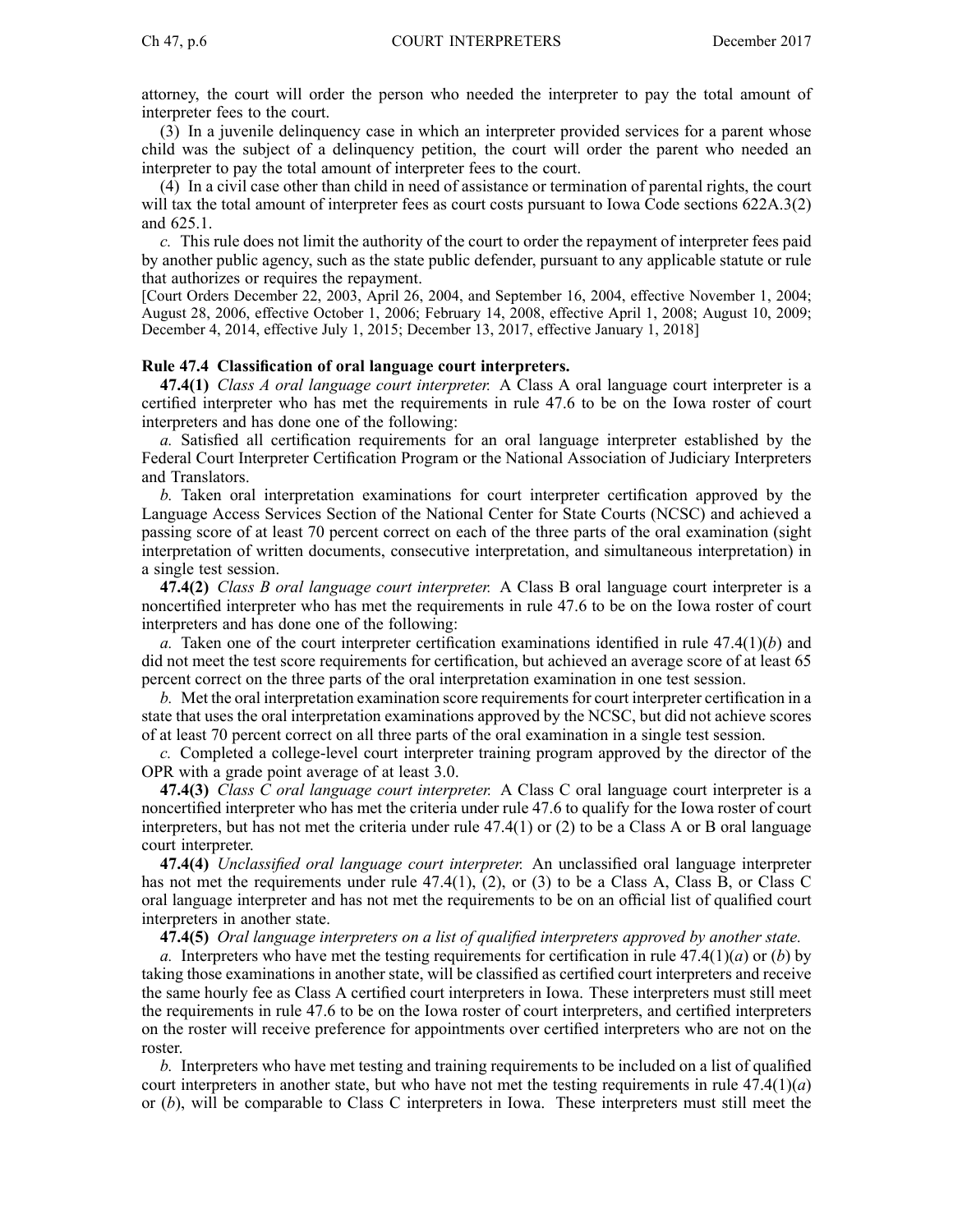requirements in rule 47.6 to be on the Iowa roster of court interpreters, and interpreters on the roster will receive preference in appointments over interpreters who are not on the roster.

[Court Orders December 22, 2003, April 26, 2004, and September 16, 2004, effective November 1, 2004; August 28, 2006, effective October 1, 2006; February 14, 2008, effective April 1, 2008; December 4, 2014, effective July 1, 2015; December 13, 2017, effective January 1, 2018]

### **Rule 47.5 Classification of sign language court interpreters.**

**47.5(1)** *Class A sign language court interpreter.* A Class A sign language court interpreter is <sup>a</sup> certified interpreter who:

*a.* Holds <sup>a</sup> permanen<sup>t</sup> license issued by the Iowa Board of Sign Language Interpreters and Transliterators and <sup>a</sup> "specialist certificate: legal (SC:L)" or <sup>a</sup> conditional legal interpreting permit—relay (CLIP-R) from the National Testing System of the Registry of Interpreters for the Deaf (RID); or

*b.* Is <sup>a</sup> licensed sign language court interpreter in <sup>a</sup> state other than Iowa that has licensing requirements comparable to the requirements in Iowa Code section 154E.3 and holds <sup>a</sup> valid SC:L from the RID. Pursuant to Iowa Code section  $154E.4(2)(a)$ , an interpreter who meets these requirements may interpret in Iowa for up to 14 days per year without obtaining an Iowa license.

**47.5(2)** *Class B sign language court interpreter.* A Class B sign language court interpreter is <sup>a</sup> noncertified interpreter who:

*a.* Holds <sup>a</sup> permanen<sup>t</sup> license issued by the Iowa Board of Sign Language Interpreters and Transliterators and has at least one of the following certificates: <sup>a</sup> certificate based on the National Interpreter Certification (NIC) examination; an advanced (NAD IV) or master (NAD V) certificate from the National Association for the Deaf (NAD); <sup>a</sup> valid comprehensive skills certificate (CSC), <sup>a</sup> master comprehensive skills certificate (MCSC), both <sup>a</sup> certificate of interpretation (CI) and <sup>a</sup> certificate of transliteration (CT), or <sup>a</sup> certified deaf interpreter (CDI) certificate from the National Testing System of the RID; or

*b.* Is <sup>a</sup> licensed sign language court interpreter in <sup>a</sup> state other than Iowa that has licensing requirements comparable to the requirements in Iowa Code section 154E.3, and who holds one of the certificates or qualifications identified in rule  $47.5(2)(a)$  and is on a list of noncertified sign language interpreters (without an SC:L) approved by the state court interpreter program in another state. Pursuant to Iowa Code section  $154E.4(2)(a)$  an interpreter who meets these requirements may interpret in Iowa for up to 14 days per year without obtaining an Iowa license.

[Court Orders December 22, 2003, April 26, 2004, and September 16, 2004, effective November 1, 2004; August 28, 2006, effective October 1, 2006; February 14, 2008, effective April 1, 2008; August 10, 2009; December 4, 2014, effective July 1, 2015; December 13, 2017, effective January 1, 2018]

#### **Rule 47.6 Iowa roster of court interpreters.**

**47.6(1)** *Management.* The director of the OPR will maintain and publish the Iowa roster of court interpreters and may determine the order in which interpreters must complete the testing and training requirements in rule 47.4 to qualify for the roster.

**47.6(2)** *Testing and training requirements.* To be included on the roster, an interpreter must meet the qualifications in rule 47.4 and the following requirements:

*a. Ethics exam.* All interpreters must take <sup>a</sup> written exam on the Code of Professional Conduct for Court Interpreters and achieve <sup>a</sup> score of at least 75 percen<sup>t</sup> correct, unless the interpreter has taken the same or <sup>a</sup> similar exam in another state within the pas<sup>t</sup> five years and achieved <sup>a</sup> score of at least 75 percen<sup>t</sup> correct.

*b. Written exam approved by the NCSC.* Interpreters must achieve <sup>a</sup> score of at least 80 percen<sup>t</sup> correct on <sup>a</sup> written exam for court interpreters that the National Center for State Courts (NCSC) has approved and that includes at least the following areas: general English vocabulary, legal terminology, and legal procedures. This requirement may be waived by the director of the OPR if the interpreter has taken the same test in Iowa or another jurisdiction within the pas<sup>t</sup> five years, achieved <sup>a</sup> score of 80 percen<sup>t</sup> correct, and has regularly provided court interpreter services each year since taking the exam.

*c. Oral proficiency interview exam.* Under the supervision of OPR staff or <sup>a</sup> designee of the OPR director, an oral language interpreter must complete an oral proficiency interview exam offered by ALTA Language Services in the interpreter's non-English language and achieve <sup>a</sup> score of at least 11 on <sup>a</sup> scale of 12. Interpreters classified as class A or B before July 1, 2015, are not required to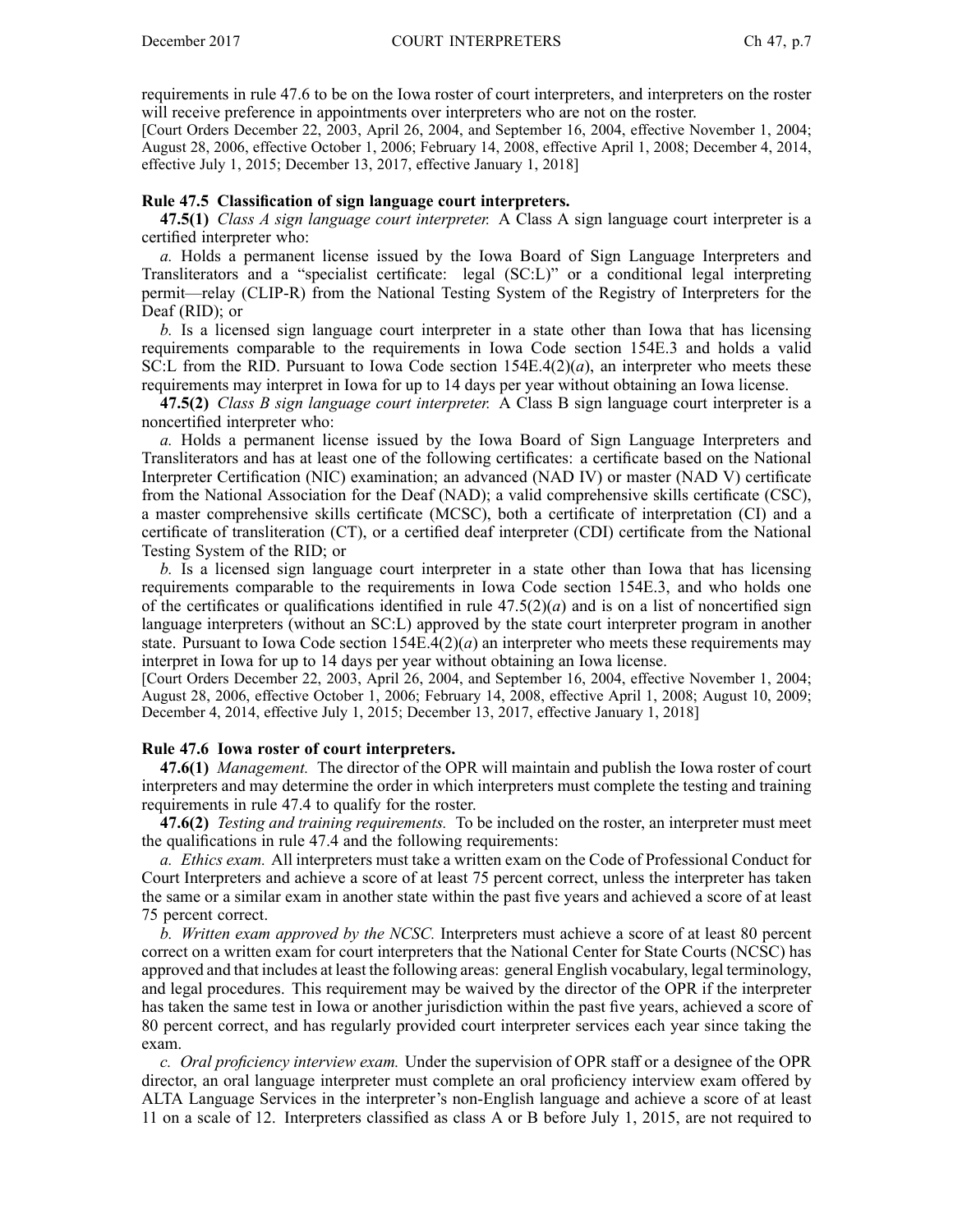take this exam. Interpreters not on the roster before July 1, 2015, must pass ALTA's oral proficiency interview exam to be listed on the roster.

*d. Court interpreter orientation program.* An interpreter must complete the court interpreter orientation program approved by the director of the OPR. The director of the OPR may waive this requirement for an interpreter who has completed <sup>a</sup> similar training program in another jurisdiction within the pas<sup>t</sup> three years, and who has regularly provided court interpreter services each year since completing that program.

[Court Order August 10, 2009; December 4, 2014, effective July 1, 2015; December 13, 2017, effective January 1, 2018]

**Rule 47.7 Mandatory continuing education.** Interpreters on the Iowa statewide roster of court interpreters must satisfy continuing education requirements to remain on the roster and to maintain <sup>a</sup> certified status.

**47.7(1)** *Annual repor<sup>t</sup> deadline; fee; hours required.*

*a. Annual repor<sup>t</sup> deadline.* Beginning in 2017, by May 15 of each year, interpreters on the Iowa roster of court interpreters must repor<sup>t</sup> to the OPR continuing education hours for the previous calendar year, using <sup>a</sup> form the OPR provides.

*b. Annual repor<sup>t</sup> fee.* Upon the filing of the annual continuing education report, interpreters on the statewide roster must pay <sup>a</sup> fee of \$10 to the OPR.

*c. Required hours of continuing education.* Beginning in 2016, during each calendar year interpreters on the Iowa roster of court interpreters must attend at least six hours of continuing education that contributes directly to the professionalism and competency of the court interpreter. At least one of the six hours must address court interpreter ethics. Court interpreters on the Iowa roster of court interpreters do not have to meet these continuing education requirements during the first calendar year the interpreters are on the roster, but they must file the annual continuing education repor<sup>t</sup> and pay the annual continuing education fee by May 15 of the following calendar year.

**47.7(2)** *Education program requirements.* Either live on-site or live interactive computer-based education may be used to fulfill the continuing education requirements. Up to three hours of the continuing education requirements may be fulfilled by unmoderated activity. "Unmoderated activity" means continuing education activity presented by delayed or on-demand transmission or broadcast, in pre-recorded media such as audiotape, videotape, CD, podcast, CD-ROM, DVD, self-paced computer-based instruction, or another format, which has an interactive componen<sup>t</sup> and is approved by the OPR. The Language Access in the Courts Advisory Committee will develop guidelines governing approved unmoderated activity. The OPR may reques<sup>t</sup> additional information on <sup>a</sup> program for which continuing education credit is sought, and may refer the program to <sup>a</sup> panel of the Language Access in the Courts Advisory Committee for <sup>a</sup> decision as to whether the program should be approved.

**47.7(3)** *Carryover of continuing education hours.* Up to six hours of continuing education may be carried over from one reporting period into the next reporting period. There will be no carryover of hours beyond one reporting period, and ethics credits may not be carried over excep<sup>t</sup> as regular credit hours.

**47.7(4)** *Late filing of report; penalty and suspension.* Interpreters who miss the May 15 deadline may file their annual reports on or before August 15, but they must assert good cause for failing to meet the deadline and pay the annual report fee in rule  $47.7(1)(b)$  plus a late fee of \$35. Court interpreters who fail to file their reports on or before August 15 will have their names removed from the Iowa roster of court interpreters and their certified status, if any, suspended.

**47.7(5)** *Agreement on extension; suspension.* Court interpreters who file <sup>a</sup> repor<sup>t</sup> on or before August 15 but cannot repor<sup>t</sup> sufficient continuing education hours may apply to the OPR for permission to complete the missing continuing education hours on or before November 15. Court interpreters who do not repor<sup>t</sup> sufficient continuing education hours under this rule and do not complete any required continuing education under an agreemen<sup>t</sup> with the OPR will have their names removed from the Iowa roster of court interpreters and their certified status, if any, suspended.

**47.7(6)** *Application for reinstatement.* An interpreter who has been suspended for failure to comply with the reporting requirements of rule 47.7(1) may file an application for reinstatement of the interpreter's name to the Iowa roster of court interpreters and of the interpreter's certified status, if applicable. The application must be filed with the OPR and include paymen<sup>t</sup> of <sup>a</sup> \$100 reinstatement fee. The interpreter must file all missing reports, show that all required continuing education hours have been obtained, and pay any unpaid filing fees. The interpreter must also swear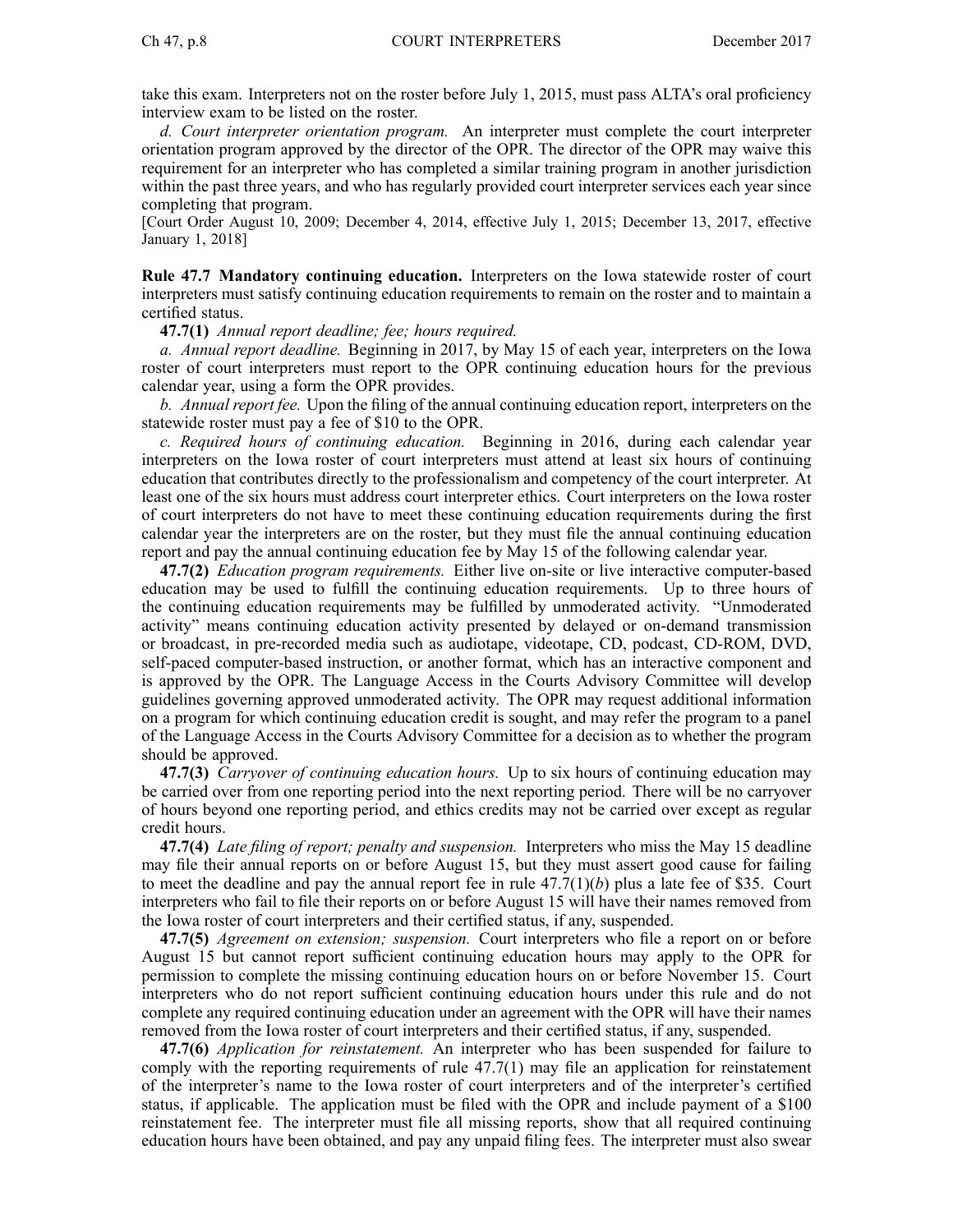or affirm that the interpreter did not provide interpreting services in any legal or court proceeding during the suspension period. The OPR may determine whether any additional conditions for reinstatement are necessary.

**47.7(7)** *Certificate of exemption.* An interpreter may reques<sup>t</sup> <sup>a</sup> certificate of exemption from the continuing education requirements of this rule. When <sup>a</sup> certificate of exemption is issued, the interpreter's name will be removed from the Iowa roster of court interpreters. The interpreter may seek reinstatement following exemption under the provisions of rule 47.7(6). If the exemption period exceeds five years, the interpreter may be required to retake the interpreter orientation program and any testing the OPR determines is necessary for reinstatement.

[Court Orders December 22, 2003, April 26, 2004, and September 16, 2004, effective November 1, 2004; August 28, 2006, effective October 1, 2006; February 14, 2008, effective April 1, 2008; August 10, 2009; December 4, 2014, effective July 1, 2015; May 18, 2015, effective July 1, 2015; December 13, 2017, effective January 1, 2018]

#### **Rule 47.8 Application; test registration; continuing education fees.**

**47.8(1)** The application fee to be an oral or sign language court interpreter is \$25. This fee cannot be waived or refunded.

**47.8(2)** The registration fee for the two written examinations identified in rule  $47.4(1)(a)$  is \$50 for Iowa residents and \$100 for nonresidents. If the applicant has already passed at least one of the two examinations, the registration fee is \$25 for Iowa residents and \$50 for nonresidents.

**47.8(3)** The registration fee for each oral proficiency interview examination is \$65 for Iowa residents and \$130 for nonresidents.

**47.8(4)** The registration fees for the three-part oral interpretation certification examination approved by the NCSC's Language Access Services Section is \$250 for Iowa residents and \$500 for nonresidents.

**47.8(5)** The annual continuing education reporting fee is \$10.

**47.8(6)** All fees set forth in this rule must be paid to the OPR. The interpreter application fee is due at the time the application is filed. Test registration fees are due on or before the registration deadline established by the OPR. The annual continuing education reporting fee is due by May 15 of each year beginning in 2017.

[Court Orders December 22, 2003, April 26, 2004, and September 16, 2004, effective November 1, 2004; August 28, 2006, effective October 1, 2006; February 14, 2008, effective April 1, 2008; June 5, 2008, effective July 1, 2008; August 10, 2009; December 4, 2014, effective July 1, 2015; May 18, 2015, effective July 1, 2015; December 13, 2017, effective January 1, 2018]

**Rule 47.9 Language Access in the Courts Advisory Committee.** The Iowa Supreme Court will appoint <sup>a</sup> Language Access in the Courts Advisory Committee (advisory committee) to provide guidance to the state court administrator regarding language access policies in the courts and to assist the OPR in administering the continuing education and disciplinary systems for court interpreters and translators.

[Court Orders December 22, 2003, April 26, 2004, and September 16, 2004, effective November 1, 2004; August 28, 2006, effective October 1, 2006; February 14, 2008, effective April 1, 2008; August 10, 2009; December 4, 2014, effective July 1, 2015]

# **Rule 47.10 Complaint and disciplinary process.**

**47.10(1)** *Purpose.* These rules establish <sup>a</sup> complaint and disciplinary process that ensures due process for court interpreters and translators formally accused of misconduct under rule 47.10(5).

**47.10(2)** *Applicability.* These rules apply to the delivery of services by oral and sign language interpreters or translators in any legal proceeding, court-ordered program, or office of the Iowa Judicial Branch. These rules also apply to real-time reporters when providing language access to court users.

**47.10(3)** *Procedures for complaints against oral language court interpreters or translators.*

*a. Complaints.* A complaint against <sup>a</sup> court interpreter or <sup>a</sup> translator must be filed with the OPR on <sup>a</sup> form available from that office or through the Iowa Judicial Branch website. A complaint must be signed by the complainant, provide the complainant's full address, telephone number, and email address, if any, and contain substantiating evidence supporting the complaint.

*b. Review of complaints.* The OPR will review all complaints and may seek additional information from the complainant if necessary. The OPR will refer the complaint to the chair of the advisory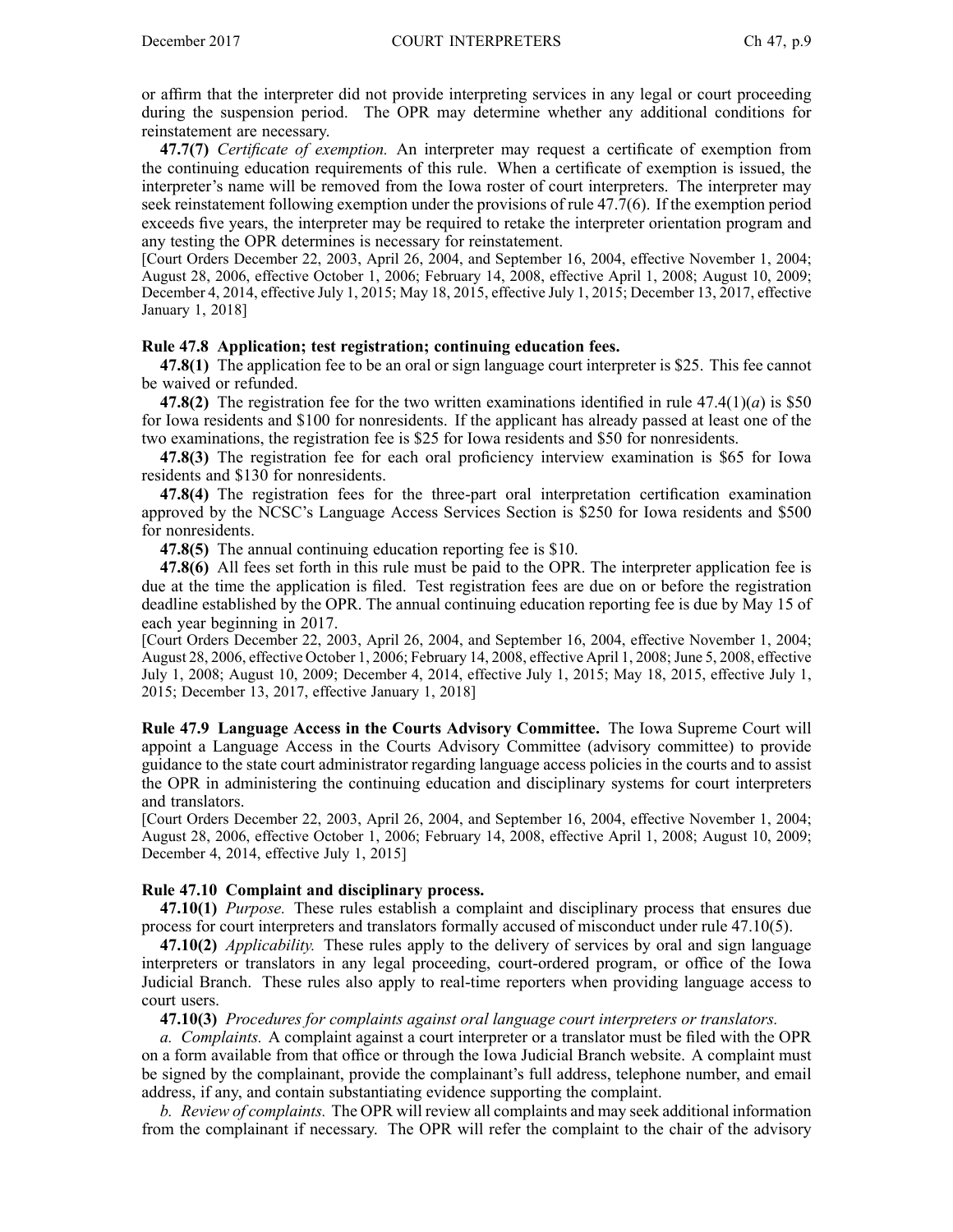committee. The chair will appoint <sup>a</sup> panel of at least three advisory committee members to consider the complaint.

*c. Dismissal of complaints.* The advisory committee panel may dismiss the complaint without further action if it appears the complaint wholly lacks merit, alleges conduct that does not constitute misconduct or rise to the level of <sup>a</sup> disciplinary violation under the Code of Professional Conduct for Court Interpreters and Translators, or does not comply with the requirements for <sup>a</sup> complaint or is not supplemented as requested. In such instances, the OPR will notify the complainant of the advisory committee panel's decision. The advisory committee panel's summary dismissal is not subject to review.

*d. Responses to complaints.* If the advisory committee panel does not dismiss the complaint, the OPR will notify the interpreter or translator of the complaint and direct the interpreter or translator to provide <sup>a</sup> written response to the complaint within 21 days after notice of the complaint is issued. A failure to file <sup>a</sup> timely response or obtain an extension of time in which to do so will be deemed an admission of the interpreter or translator to the facts alleged in the complaint. The OPR may forward the interpreter's or translator's response to the complainant and allow the complainant to file <sup>a</sup> reply within 14 days after service of the response. After all responses have been received, or the time for filing responses has expired, the advisory committee panel may summarily dismiss the complaint pursuant to rule  $47.10(3)(c)$  or assign the matter for further investigation. If the complaint is dismissed, the OPR will notify the complainant and the interpreter or translator of the advisory committee panel's decision.

*e. Advisory committee action.* If the advisory committee panel does not dismiss the complaint, the panel will review the complaint upon the papers filed unless the interpreter or translator requests <sup>a</sup> hearing or the panel determines that <sup>a</sup> hearing is necessary.

*f. Hearing and decision.*

(1) *Time and format of hearing.* A hearing will be scheduled to occur within 60 days after the complaint is assigned to the advisory committee panel. The hearing will be informal and strict rules of evidence will not apply. During the hearing, the interpreter or translator hasthe right to be represented by counsel at the interpreter's or translator's expense, to confront and cross-examine witnesses, and to presen<sup>t</sup> evidence. The attorney general or the attorney general's designee may presen<sup>t</sup> evidence in suppor<sup>t</sup> of the complaint at the hearing, excep<sup>t</sup> to the extent that facts have been deemed admitted under rule 47.10(3)(*d*).

(2) *Location; subpoenas; recording.* The hearing will be held in the county where the interpreter or translator resides or where the alleged violation occurred unless the OPR and the interpreter or translator agree otherwise. An advisory committee panel member, the interpreter or translator, or the attorney general or the attorney general's designee may reques<sup>t</sup> the clerk of the district court of the county in which the disciplinary hearing isto be held to issue subpoenasin connection with the matter, and the clerk will issue the subpoenas. Any member of the advisory committee panel is empowered to administer oaths or affirmations to all witnesses. The hearing will be recorded electronically, unless the interpreter or translator pays for <sup>a</sup> court reporter and the subsequent transcript, if necessary.

(3) *Burden of proof.* Any grounds for discipline under rule 47.10(5) must be shown by <sup>a</sup> convincing preponderance of the evidence.

- (4) *Advisory committee panel actions.* The advisory committee panel may:
- 1. Dismiss the complaint.
- 2. Impose <sup>a</sup> private admonition.
- 3. Enter into <sup>a</sup> stipulated disposition with the interpreter.
- 4. Impose <sup>a</sup> public reprimand.
- 5. Require the interpreter to refund fees to <sup>a</sup> client for court interpreter services.
- 6. Require that the interpreter take specified education courses.
- 7. Suspend or revoke the interpreter's roster status or certification, if any.

8. Suspend or bar the interpreter from interpreting in legal proceedings or court-ordered programs, or both.

(5) *Advisory committee panel decision.* Within 60 days after the hearing, the advisory committee panel will file <sup>a</sup> written decision with the OPR. The OPR will promptly serve <sup>a</sup> copy of the decision on the interpreter or translator by restricted certified mail.

*g. Petition for review.* The interpreter or translator may file <sup>a</sup> petition for review of the advisory committee panel's decision with the Iowa Supreme Court. The petition for review must be filed with the clerk of the supreme court within 30 days after the OPR serves the decision on the interpreter or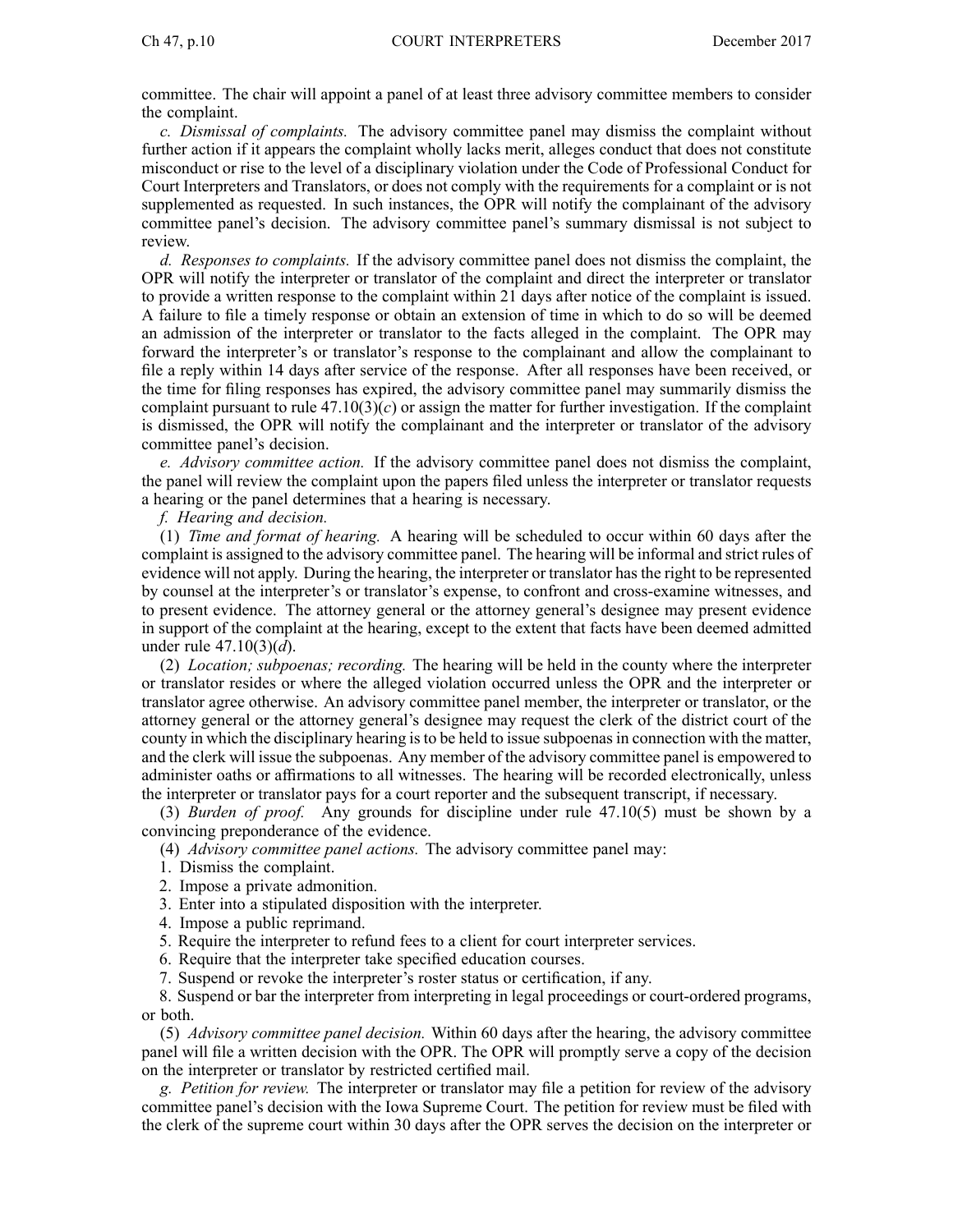translator. The interpreter or translator must serve <sup>a</sup> copy of the petition and any attachments on the OPR and any attorneys appearing in the disciplinary proceeding. The petition must state all claims of error that were raised before the panel and the reasons for challenging the panel's determination before the supreme court. The petition must be accompanied by <sup>a</sup> \$150 filing fee. The OPR will transmit the complete record in the case to the clerk of the supreme court.

*h. Submission and decision on review.* Unlessthe supreme court orders otherwise, the petition will be submitted based upon the record previously made and without oral argument. After considering the record, the court may sustain or deny the petition or entersuch other appropriate order. The court's order is conclusive, and no petition for rehearing is permitted.

*i. Costs.* Costs of the disciplinary proceeding will be assessed against the interpreter or translator for any private admonition, public sanction, or any agreed disposition that taxes costs against the interpreter or translator. For purposes of this rule, costs include those expenses normally taxed as costs in state civil actions pursuan<sup>t</sup> to Iowa Code chapter 625, including but not limited to exper<sup>t</sup> witness fees and translation, transcription, and interpreter fees. The interpreter or translator must pay the costs as <sup>a</sup> condition for reinstatement.

*j. Application for reinstatement.* An interpreter or translator may file an application for reinstatement from an order suspending or revoking <sup>a</sup> certification, roster status, or privilege of interpreting or translating in court. The application must be filed with the OPR and include paymen<sup>t</sup> of <sup>a</sup> \$100 reinstatement fee. The application must be served upon the clerk of the supreme court, all attorneys appearing in the underlying disciplinary proceeding, the state court administrator, and the chief judge of the judicial district in which the interpreter or translator resides. The application must show that all conditions for reinstatement imposed in the panel's decision or any resulting supreme court decision have been satisfied, the interpreter or translator is currently fit to interpret or translate in court, and all costs have been paid. The interpreter or translator must also swear or affirm that the interpreter or translator did not provide interpreting or translating services in any legal or court proceeding during the suspension period.

*k. Reinstatement decision.* The OPR will forward the application for reinstatement to the full advisory committee. The committee may direct that reinstatement be granted, set the matter for hearing, or enter such other disposition or order as the matter requires.

*l. Confidentiality.*

(1) All records, papers, proceedings, meetings, and hearings of the advisory committee panel are confidential, unless the panel imposes the following: <sup>a</sup> public reprimand; <sup>a</sup> suspension or revocation of <sup>a</sup> certification, roster status, or privilege to interpret or translate before the courts; <sup>a</sup> requirement that fees be refunded to <sup>a</sup> client for court services; or <sup>a</sup> form of discipline that the panel and the interpreter or translator agree should be made public.

(2) If the advisory committee panel imposes public discipline, the decision and the complaint filed with the OPR will become public documents upon filing with the clerk of the supreme court.

(3) Any other records and papers concerning any complaint against an interpreter or translator will remain privileged and confidential and are not subject to discovery, subpoena, or other means of legal compulsion for their release to <sup>a</sup> person other than the interpreter or translator, the attorneys, or the attorneys' agents involved in the disciplinary proceeding before the advisory committee panel. The interpreter or translator, the attorneys, or the attorneys' agents involved in the disciplinary proceeding before the panel may not disclose to any third parties any records and papers of the advisory committee or advisory committee panel concerning any complaint unless disclosure isrequired in the prosecution or defense of disciplinary charges. The confidential records and papers concerning any complaint are not admissible as evidence in <sup>a</sup> judicial or administrative proceeding other than the formal interpreter or translator disciplinary proceeding under this rule.

(4) Every witnessin every disciplinary proceeding under rule 47.10 mustswear or affirm to tell the truth and not to disclose the existence of the disciplinary proceedings or the identity of the interpreter or translator until the disciplinary proceeding is no longer confidential under these rules.

(5) Any communications, papers, and materials concerning any complaint that may come into the possession of <sup>a</sup> committee member are confidential, and the member must keep such confidential material in <sup>a</sup> safe and secure place.

(6) Nothing in this rule prohibits the advisory committee or an advisory committee panel from releasing any information regarding possible criminal violations to appropriate law enforcement authorities, wherever located, or to interpreter or translator disciplinary and admission authorities in other jurisdictions.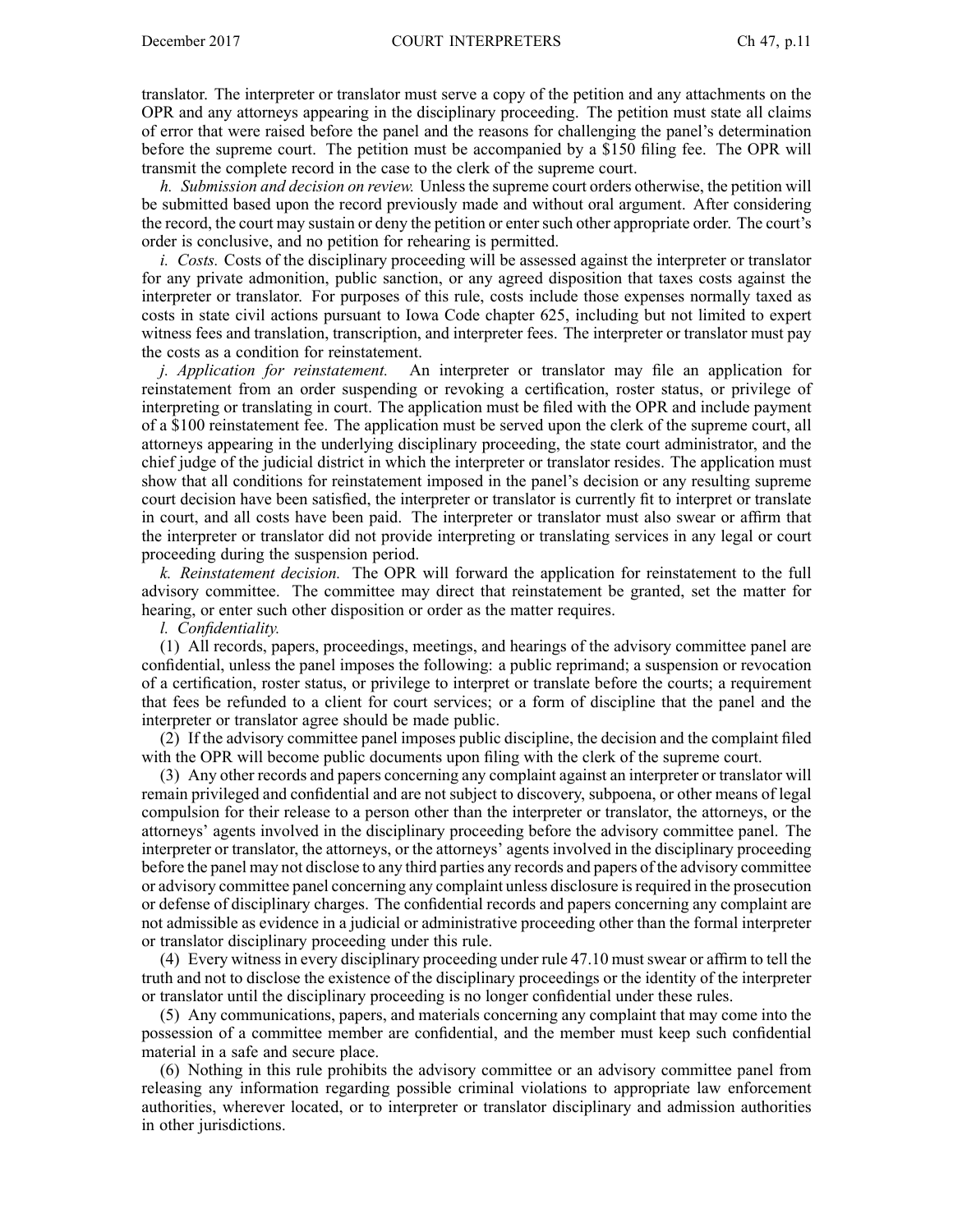*m. Temporary suspension.* Notwithstanding the provisions of this rule, the state court administrator may temporarily suspend the right of any interpreter or translator to interpret or translate in legal proceedings, court-ordered programs, and offices of the Iowa Judicial Branch upon <sup>a</sup> showing of <sup>a</sup> clear violation of the Iowa Code of Professional Conduct for Court Interpreters and Translators and of exigent circumstances demonstrating that the interpreter or translator currently lacks the capacity to interpret court proceedings or translate court documents. Any order suspending an interpreter's or translator's right to interpret or translate in Iowa courts must provide the interpreter or translator with an opportunity to appear before the supreme court and show cause why the temporary suspension order should be lifted.

**47.10(4)** *Procedures for complaints against sign language court interpreters.*

*a. Complaints.* A complaint against <sup>a</sup> sign language court interpreter must be filed with the Iowa Board of Sign Language Interpreters and Transliterators (board) and must follow the procedures outlined in Iowa Administrative Code 645—Chapter 363, Discipline for Sign Language Interpreters and Transliterators.

*b. Notice to the OPR.* A sign language interpreter who receives <sup>a</sup> notice from the board that <sup>a</sup> complaint has been filed against the interpreter must promptly provide written notice to the director of the OPR that <sup>a</sup> complaint has been filed against the interpreter, including the date the complaint was filed and <sup>a</sup> description of the alleged misconduct. The interpreter also must promptly provide written notice to the director of the OPR after the disciplinary process has been concluded, including the date and type of disposition. A sign language interpreter's failure to provide these notices will be considered grounds for disciplinary action and <sup>a</sup> disciplinary process may be commenced under procedures in rule 47.10(3).

**47.10(5)** *Grounds for discipline.* The following actions may constitute misconduct for which <sup>a</sup> court interpreter may be subject to discipline:

*a.* Violation of the Code of Professional Conduct for Court Interpreters and Translators.

*b.* Conviction of <sup>a</sup> felony in this state or any other jurisdiction or conviction of <sup>a</sup> lesser crime that involves dishonesty or moral turpitude. A crime is <sup>a</sup> felony if it is so defined in the jurisdiction where the conviction was entered at the time of the conviction.

*c.* Disciplinary action involving the interpreter's services in another jurisdiction.

*d.* Discipline by the Board of Sign Language Interpreters and Transliterators pursuan<sup>t</sup> to Iowa Administrative Code section 645—Chapter 363.

*e.* Providing incompetent interpretation, which includes, but is not limited to, repeated incomplete or inaccurate interpretation that significantly inhibits or distorts communications between an LEP person and the court or between an LEP person and that person's attorney.

*f.* Dishonest billing for interpreter or translator services.

*g.* Engaging in prohibited interpreting while suspended. This action may subject an interpreter to additional discipline.

**47.10(6)** *Aggravating or mitigating circumstances.* When determining the appropriate discipline for interpreter misconduct, the advisory committee panel may consider factors that include, but are not limited to, the following:

*a. Aggravating circumstances.* Aggravating circumstances that may justify an increase in the degree of discipline imposed include, but are not limited to:

(1) Prior disciplinary offenses.

(2) Dishonest or selfish motive.

(3) A pattern of misconduct.

(4) Multiple offenses.

(5) Bad faith obstruction of the disciplinary proceeding.

(6) Submission of false evidence, false statements, or other deceptive practices during disciplinary process.

(7) Refusal to acknowledge wrongful nature of misconduct.

(8) Harm caused by the misconduct.

(9) Substantial experience as <sup>a</sup> court interpreter.

*b. Mitigating circumstances.* Mitigating circumstances that may justify <sup>a</sup> reduction in the degree of discipline imposed include, but are not limited to:

(1) Absence of <sup>a</sup> prior disciplinary record.

(2) Absence of <sup>a</sup> dishonest or selfish motive.

(3) Personal or emotional problems contributed to the misconduct.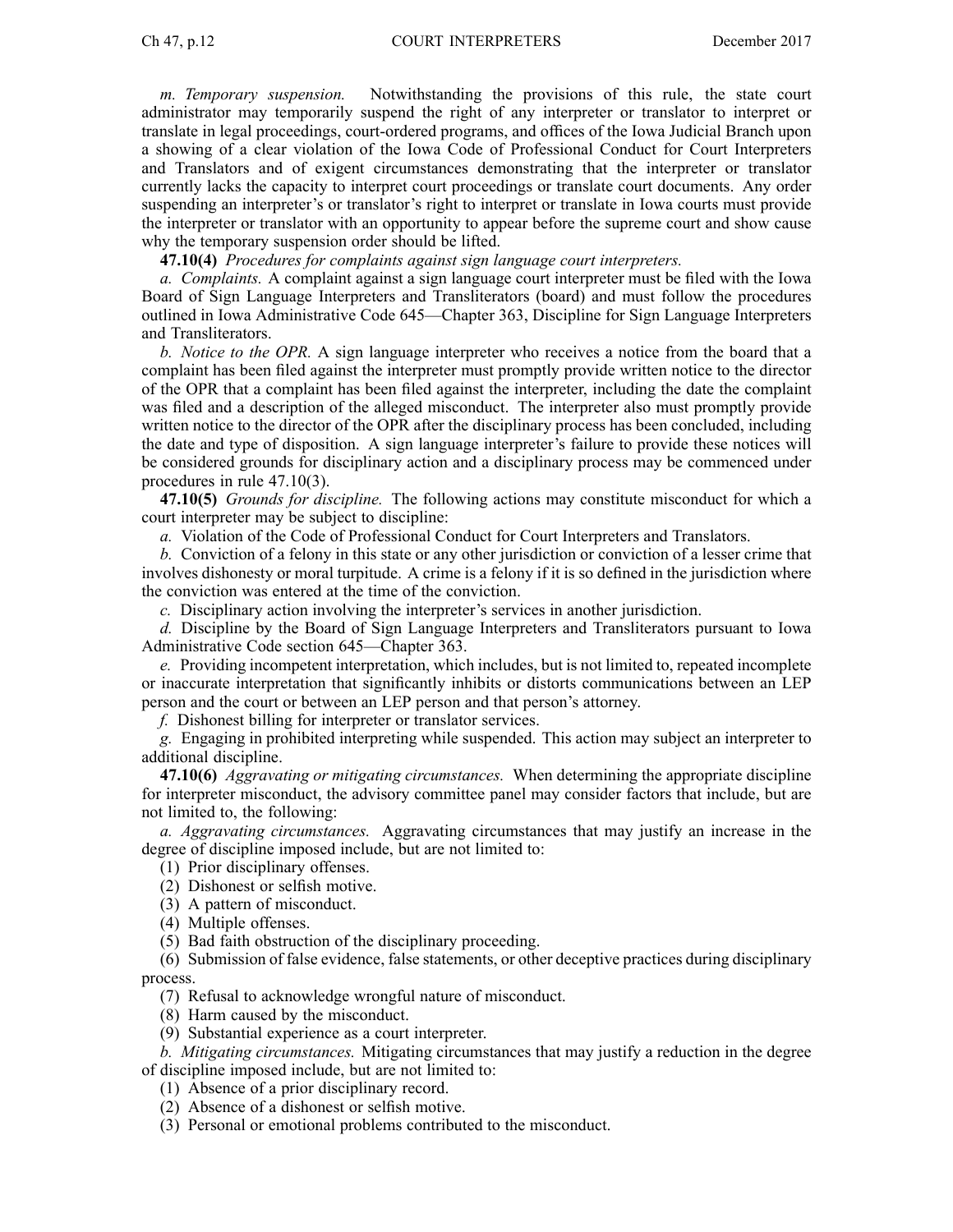(4) Timely good faith effort to rectify consequences of the misconduct.

(5) Full and free disclosure to the advisory committee panel or cooperative attitude toward proceedings.

(6) Inexperience as <sup>a</sup> court interpreter.

(7) Character or reputation.

- (8) Physical or mental disability or impairment.
- (9) Interim rehabilitation.
- (10) Remorse.

(11) Substantial time since the prior offense(s).

**47.10(7)** *Duty to disclose.* A court interpreter or translator must disclose to the OPR any potentially disqualifying criminal or ethical misconduct as defined in rule 47.2(1)(*c*)(3).

[Court Orders December 22, 2003, April 26, 2004, and September 16, 2004, effective November 1, 2004; August 28, 2006, effective October 1, 2006; February 14, 2008, effective April 1, 2008; August 10, 2009; December 4, 2014, effective July 1, 2015; December 13, 2017, effective January 1, 2018]

## **Rule 47.11 Recording of court proceedings.**

**47.11(1)** *Interpreted testimony and communication with <sup>a</sup> judicial officer.* The court will make appropriate electronic recordings of those portions of court proceedings when an interpreter is required for testimony that is given in <sup>a</sup> language other than English and when an interpreter is required for communication between <sup>a</sup> judicial officer and <sup>a</sup> participant who speaks <sup>a</sup> language other than English.

*a. Oral language interpreters.* For court proceedings involving oral language interpretation, the court will use an electronic audio or audio-video recorder to meet this recording requirement.

*b. Sign language interpreters.* For court proceedings involving <sup>a</sup> sign language interpreter, the court will make an audio-video recording of <sup>a</sup> full and clear view of the sign language interpreter and the LEP deaf, deaf-blind, or hard-of-hearing person.

**47.11(2)** *Retention of recordings.* For small claims, civil infractions, simple misdemeanors, and uniform traffic citation cases, the recording must be maintained for one year after entry of judgment or sentence in district court or, if the judgment is appealed, one year after entry of the final judgment on appeal. For all other cases, the recording must be maintained for the same duration as court reporters' notes as set forth in Iowa Code section 602.8103.

[Court Orders December 22, 2003, April 26, 2004, and September 16, 2004, effective November 1, 2004; August 28, 2006, effective October 1, 2006; February 14, 2008, effective April 1, 2008; August 10, 2009; December 4, 2014, effective July 1, 2015]

### **Rule 47.12 Court interpreter and translator compensation.**

**47.12(1)** *Claims for compensation.* After providing services in any legal proceeding or court-ordered program for which an interpreter or translator will be paid by <sup>a</sup> state or county office, the interpreter or translator must submit <sup>a</sup> claim for compensation to the court using <sup>a</sup> fee claim form approved by the state court administrator. Upon review and approval of the claim, the court will enter an order setting the maximum amount of compensation that may be paid to the interpreter or translator.

**47.12(2)** *Policies for compensation of court interpreters and translators.* The state court administrator will establish standard statewide fees and policies for compensation of court interpreters and translators who are paid by governmen<sup>t</sup> entities. Government entities other than the courts that pay court interpreters and translators may adopt compensation policies that do not conflict with state court administrator policies.

[Court Order February 14, 2008, effective April 1, 2008; June 5, 2008, effective July 1, 2008; August 10, 2009; December 4, 2014, effective July 1, 2015]

# **Rule 47.13 Written translations of court-related material.**

**47.13(1)** *Definition of court-related materials.* As used in rule 47.13, "court-related material" includes written documents that are relevant to the court case and electronically recorded oral or sign communications in which one or more of the participants has limited English proficiency and the communications are relevant to the court case.

**47.13(2)** *Definition of <sup>a</sup> certified translator.*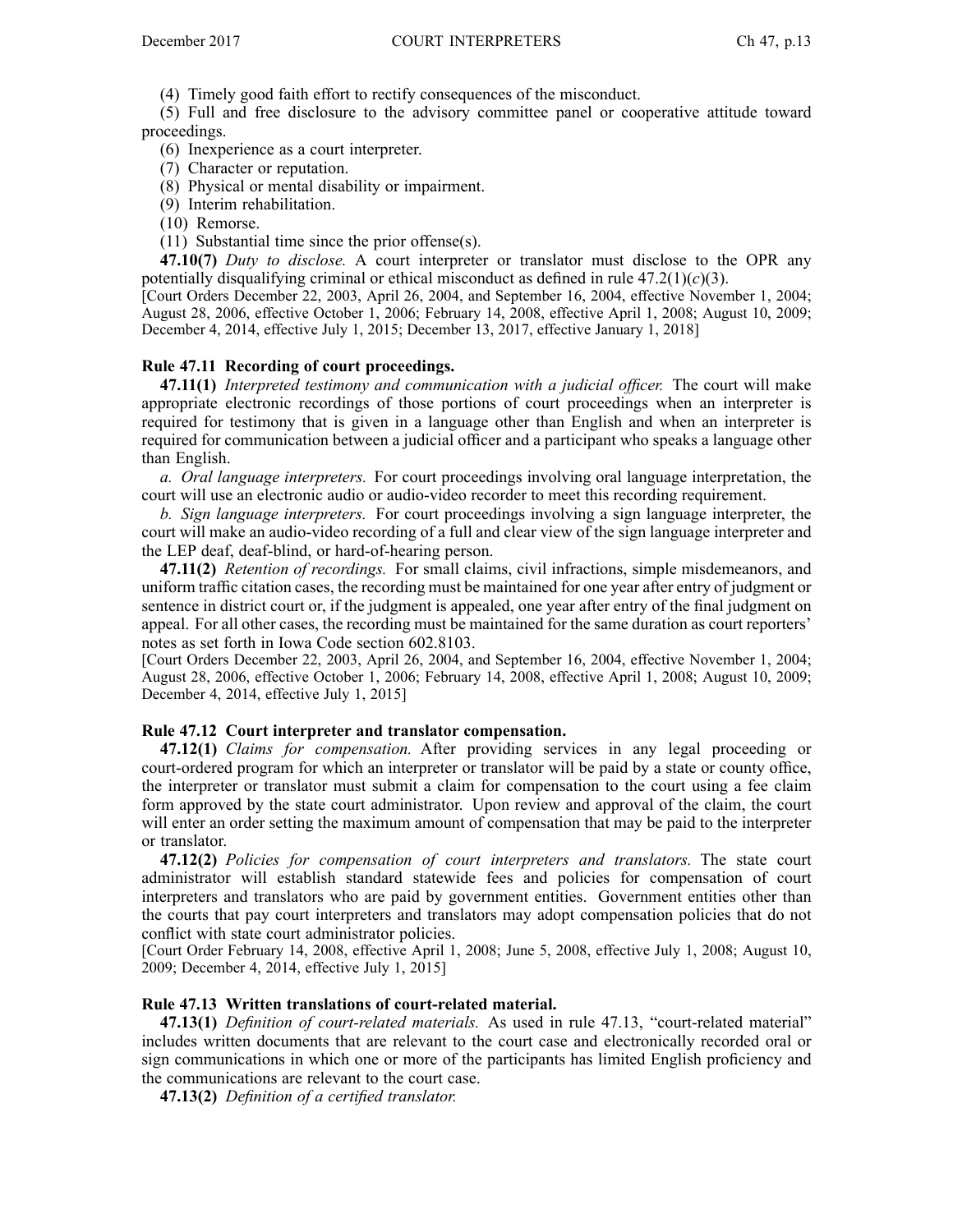*a.* A certified translator has met the requirements for translator certification established by the American Translators Association (ATA) or the National Association of Judiciary Interpreters and Translators (NAJIT).

*b.* A Class A certified court interpreter under rule 47.4(1) is not <sup>a</sup> certified translator of written documents unless the interpreter has also completed the requirements established by the ATA or NAJIT to be <sup>a</sup> certified translator.

**47.13(3)** *Priorities in the appointment of <sup>a</sup> translator of court-related material.* When <sup>a</sup> translator of court-related material is needed, the court will appoint <sup>a</sup> translator in the following order of preference:

*a.* Certified as <sup>a</sup> translator by the ATA or NAJIT in the required language combination (e.g., Spanish to English translation).

*b.* A Class A certified oral language court interpreter as defined in rule 47.4(1).

*c.* If there is no person available who meets the qualifications in rule  $47.13(3)(a)$  or (*b*) and who could deliver the translated material through regular or electronic mail by the required date, the court may approve <sup>a</sup> translator who has <sup>a</sup> degree from <sup>a</sup> four-year college or university and has sufficient knowledge and experience as <sup>a</sup> translator of English and the other required language to provide <sup>a</sup> complete and accurate written translation of the court-related material.

**47.13(4)** *Compensation of <sup>a</sup> translator.* A translator whom the court appoints under rule 47.13(3) will receive the standard fee per word or per hour depending on the material to be translated. The standard translation fees will be established in an administrative directive by the state court administrator pursuan<sup>t</sup> to rule 47.12(2). The court may approve <sup>a</sup> higher fee only if the court is unable to locate <sup>a</sup> qualified translator who is able to send and receive court-related materials via electronic mail, can perform the requested translation services by the required date, and will provide the translation service for the standard fee established by the state court administrator. A translator approved under this rule must submit <sup>a</sup> claim for compensation consistent with rule 47.12(1).

**47.13(5)** *Application for written translation of court-related material.* When <sup>a</sup> party or attorney in <sup>a</sup> case involving an LEP person wants <sup>a</sup> written translation of court-related material from English into another language, or from another language into English, and the court or other governmen<sup>t</sup> entity will be responsible for paying the translator, the LEP person or the LEP person's attorney must file with the court <sup>a</sup> timely application for <sup>a</sup> written translation of the court-related material. The application must include:

*a.* An explanation of the need for <sup>a</sup> written translation of the court-related material and why an oral or sign language interpretation of the court-related material would not be sufficient to ensure due process under the circumstances.

*b.* The name, contact information, qualifications, and certifications of the proposed translator.

*c.* The number of words in the document to be translated, or the number of minutes of recorded communication involving one or more LEP persons, the hourly fee or fee per word to be paid to the translator, and the total translation fee to be paid to the translator.

**47.13(6)** *Court approval of written translation and translator.* The court may approve the application for the written translation of court-related material only if an oral or sign language interpretation of the material would not be sufficient to ensure due process under the circumstances. If the court approves <sup>a</sup> written translation of court-related material, the court may approve the translator identified in the application if the translator meets the criteria in rule 47.13(3), or the court may decline to appoint the translator identified in the application and appoint <sup>a</sup> substitute translator by applying the criteria in rule 47.13(3).

[Court Order June 5, 2008, effective July 1, 2008; August 10, 2009; December 4, 2014, effective July 1, 2015; December 13, 2017, effective January 1, 2018]

**Rule 47.14 Application of rules to administrative agency proceedings.** To the extent an administrative agency is subject to these rules pursuan<sup>t</sup> to Iowa Code section 622A.7 or 622B.1(2), the agency is responsible for appointing interpreters to appear in agency proceedings and for approving interpreters' claims for compensation.

[Court Order December 4, 2014, effective July 1, 2015]

### **Rule 47.15 Administration.**

**47.15(1)** The OPR assistant director for admissions will serve as the principal executive officer for matters pertaining to the qualifications, classification, examination, continuing education, and discipline of court interpreters. The OPR director may, subject to the approval of the supreme court,